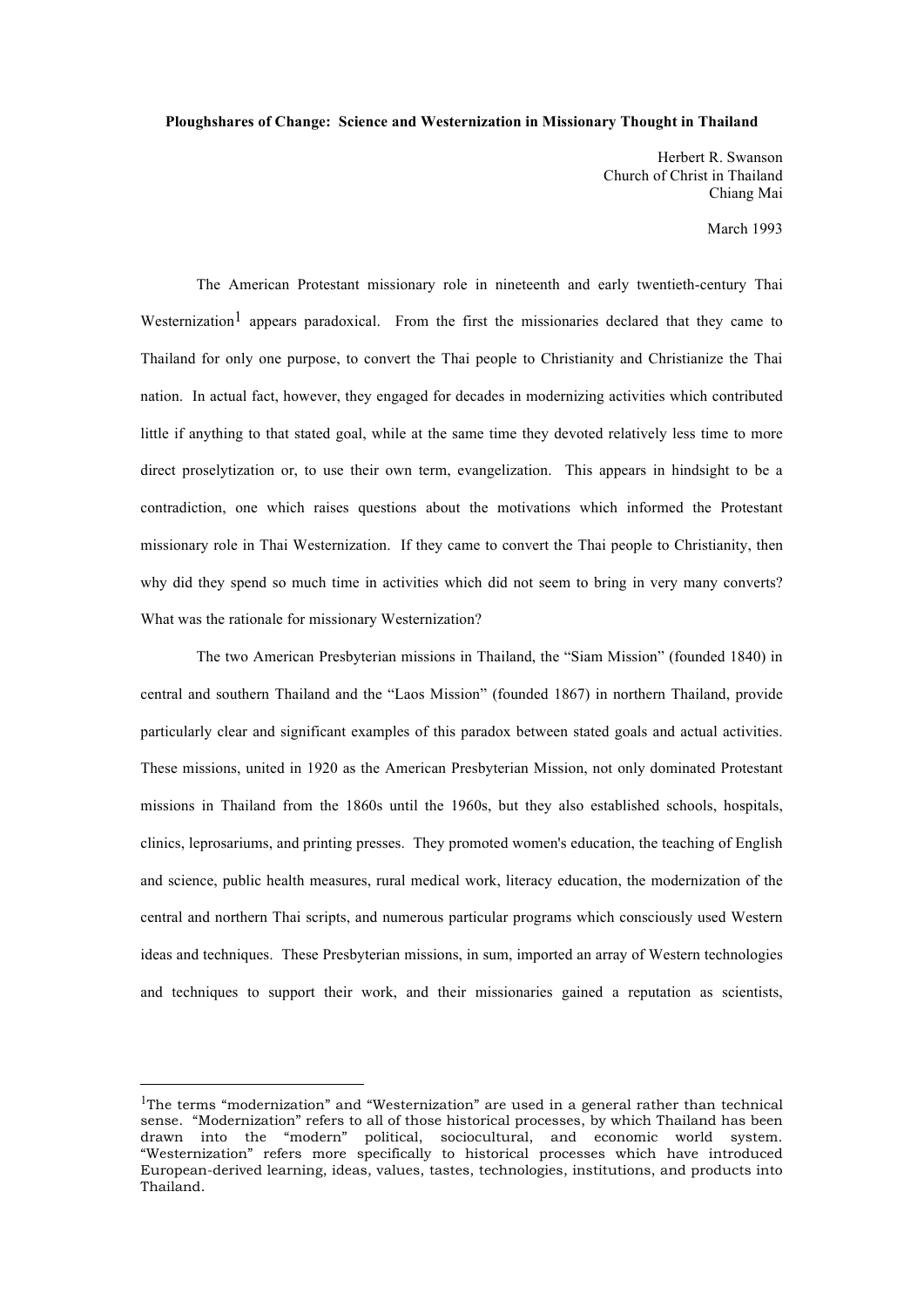educators, and technologists who made a measurable contribution to Thai modernization both nationally and regionally, particularly in the North. $<sup>2</sup>$ </sup>

It is clear from their own writings that the Presbyterian missionaries thought that their modernizing activities would promote the "conversion" and Christianization of Thailand. Dr. Samuel R. House stated as much in an 1850 letter describing his efforts to secure permanent land for the Siam Mission. He recounted how he had spent more than three years looking for land on which to build mission homes, establish a school, and start a press; and thereby lay the foundation for bringing "this heathen people" to Christ.<sup>3</sup> The almost casual manner in which he made this statement suggests how readily he assumed that the founding of a school and press in those early years of Presbyterian work was a necessary first step towards converting the Thai people. Sixty-three years later an unsigned article in the Laos Mission's quarterly, the *Laos News,* stated that the work of the Presbyterians in Thailand was "...the carrying of the Gospel of Jesus Christ to all the people and as aids and outgrowths of this work hospitals, dispensaries, [an] asylum for lepers, schools and churches are organized and established."<sup>4</sup> The Rev. Chalmers Martin, a missionary in the North, put the matter more broadly in his comments on northern Thai social conservatism. He wrote,

It is this tenacity of adherence to what has been, which, in Siam as in other Eastern lands, makes railways and telegraphs veritable John the Baptists, preparing the way of the Lord. As they run the plough-share of change across old-established customs, the missionary may drop his seed of truth, into the freshly-turned furrow  $\frac{5}{1}$ 

<sup>&</sup>lt;sup>2</sup>See David K. Wyatt, "Samuel McFarland and Early Educational Modernization in Thailand, 1877-1895," in *Felicitation Volumes of Southeast-Asian Studies*, vol. 1 (Bangkok: Siam Society, 1965): 1-16; Prasit Pongudom, "The Transmission of Western Learning into Thai Society: A Study of the Role of Protestant Missionaries, 1828-1868" (M.A. thesis, Chulalongkorn University, 1990) [in Thai]; Richard L. Popp, "American Missionaries and the Introduction of Western Science and Medicine in Thailand, 1830-1900," *Missiology: An International Review* 13, 2(April 1985): 147-157; Herbert R. Swanson, "This Heathen People: The Cognitive Sources of American Missionary Westernizing Activities in Northern Siam, 1867-1889" (M.A. thesis, University of Maryland, 1987); and Herbert R. Swanson, "Advocate and Partner:.Missionaries and Modernization in Nan Province, Siam, 1895-1934," *Journal of Southeast Asian Studies* 13, 2(September 1982): 296-309.

 $3$ House to Lowrie, 10 December 1850, v. 2, Records of the Board of Foreign Missions, Presbyterian Church U.S.A. Microfilm copy at the Payap University Archives, Chiang Mai [*hereafter cited as* BFM].

<sup>4</sup>Under "Personal and Otherwise," Laos News 10, 2(April 1913): 7. [*hereafter cited as* LN].

<sup>5</sup>Chalmers Martin, "Some Difficulties and Encouragements in Missionary Work Among the Laos," *Woman's Work for Woman & Our Mission Field* 2, 5(May 1888): 116.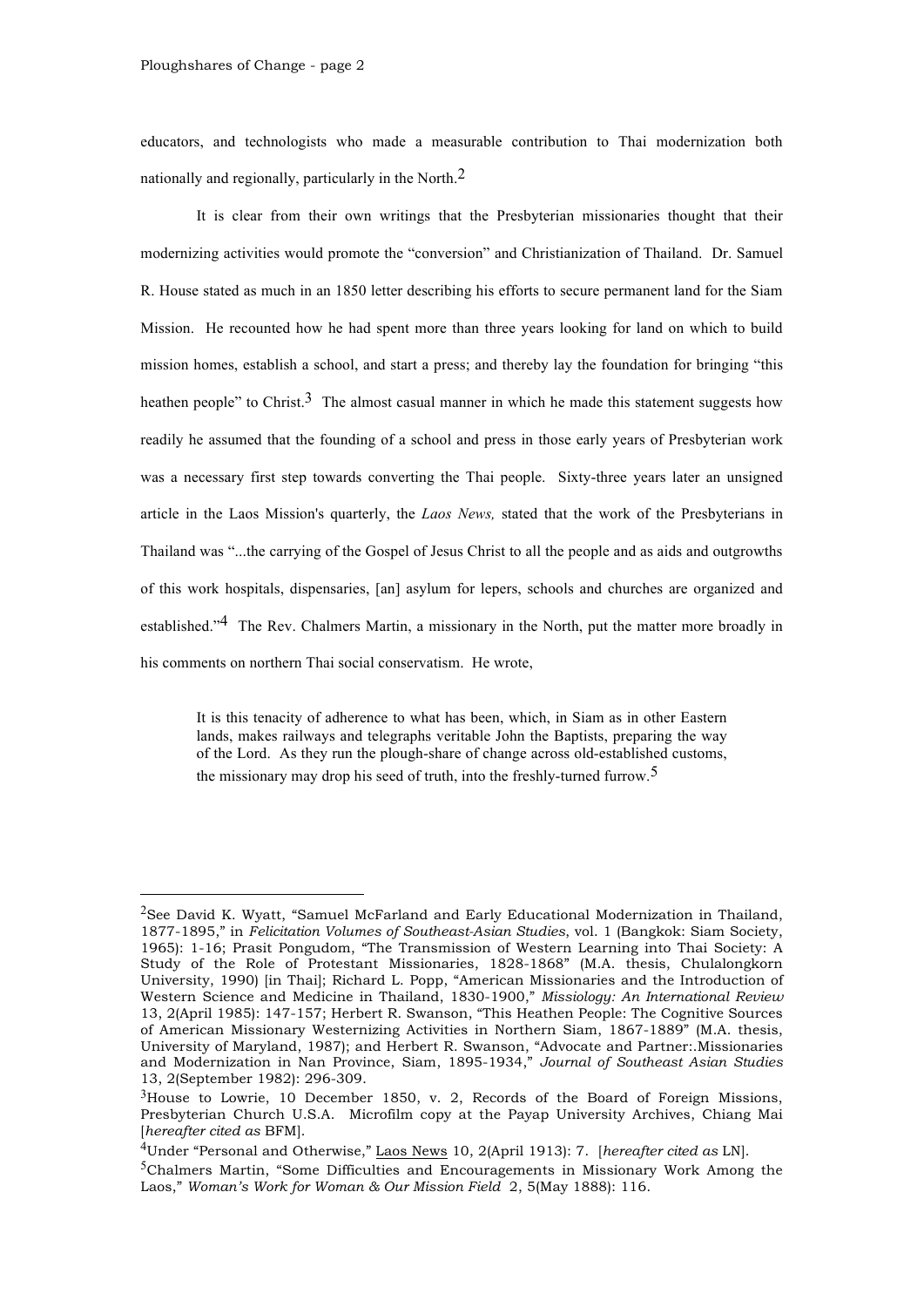Martin and his colleagues in both missions, thus, claimed a strong link between modernizing social change and the conversion of Thailand to Christianity. They believed that the one led to the other.

The fact that the missionaries believed that a link existed between modernizing and Westernizing activities and their evangelistic purposes still does not explain why they saw such a connection. Their strategy of using Westernization for evangelistic purposes failed to achieve that total conversion of Thailand for which they worked and prayed. to the point that even today Protestants account for only a tiny fraction of the total population. Even so the Presbyterians continued to pursue their strategy of evangelism by modernization for decade after decade well into the twentieth century. Why, then, did the missionaries believe that a connection existed between all of the Westernizing activities they carried out and their goal of converting Thailand to Christianity?

The Presbyterian missionaries' conception of science and its relationship to religion provides one important key to understanding why they persisted in their modernizing activities for as long as they did. Calvinists, including American Presbyterians, had long viewed science as an ally and friend useful to the glorification of God and inculcation of piety. The Presbyterian missionaries, thus, brought a *pious* devotion to science with them to Thailand which they expressed through the dissemination of Western ideas, technologies, and values as a part of their crusade to convert Thailand to Christianity. Their theological and scientific-technological heritage assured them that religious and social change, Christianity and civilization, went hand in hand and that the Christianization of Siam both required and resulted in its Westernization.

The "modern" mind generally associates the scientific revolution with the emergence of pluralism, secularism, and an intellectual environment which relegated religion to the fringes of thought. It has largely forgotten that earlier generations of scientists were frequently pious Christians who saw their science as contributing to a better knowledge of the benevolent, orderly, and loving Creator God. Science actually grew out of the strongly religious environment of early modern Europe, and Calvinistic beliefs, in particular, facilitated the emergence of its naturalistic and mechanistic world view. Calvinists, including those in England's North American colonies, believed God's providence provided rational order to a reasonable universe, emphasized one's life in this world,, and held that God "called" individual Christians to "worldly" duties. Calvinists, thus, concerned themselves with what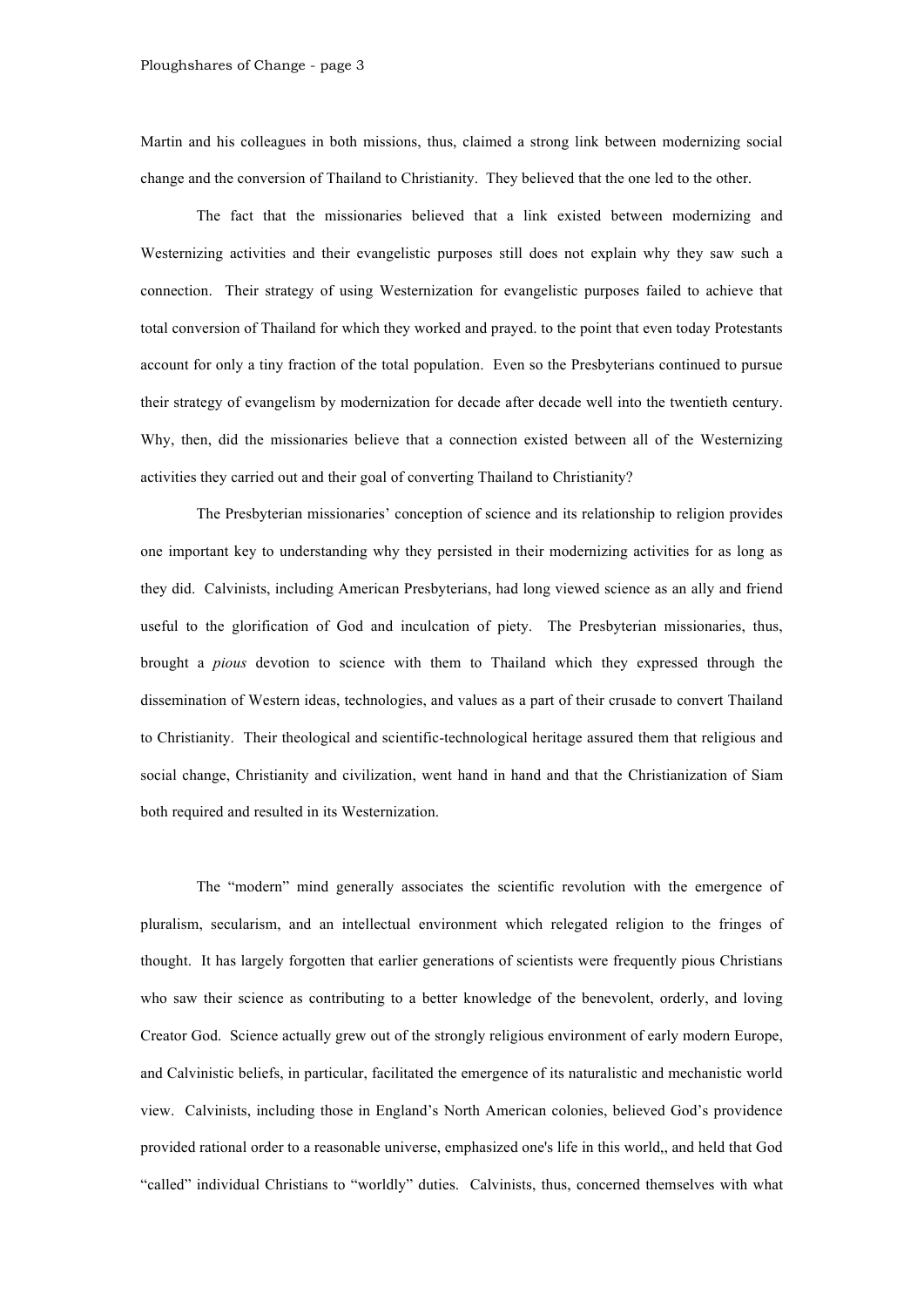they took to be empirical, rational matters regarding the activity of God and the certainty of salvation in this world. Seventeenth century Calvinists gave science a prominent place in their educational institutions, and they predominated among both scientists and those who supported the advancement of science. Science, they believed, taught the same truths as revealed religion and its practice benefited humanity spiritually as well as materially.<sup>6</sup> Nineteenth-century American Calvinists, including the Presbyterians in Siam, thus, inherited a deep regard for science. American scientists frequently emphasized the religious value of their research, stressed the harmony between science and religion, and argued that the study of science reinforced religious belief. Science served as the "handmaiden" of theology.7

The European and American Enlightenment further strengthened the American Calvinistic inclination towards science. The expanding dominance in America of the Scottish Enlightenment philosophy, Common Sense Realism, particularly reinforced American Protestantism's love for and trust in science as an aid to religious faith. This philosophy, in opposition to the philosophical idealism of Hume and others, affirmed the substantial, independent reality of the world of the senses. It claimed to prove the reliability of the senses in providing true knowledge by demonstrating the existence of an innate "common sense" found in all of humanity. It argued that this God-given common sense informs us of certain basic truths of reality, including the truths of the Christian religion, which we need in order to function in daily life. Americans closely associated Common Sense Philosophy with science, and American Protestants frequently referred to science as "Baconianism" believing that the British thinker, Francis Bacon (1561-1626), first propounded the inductive scientific method.

Presbyterians, in particular, took up common sense realism in the nineteenth century as an excellent tool for defending the Christian faith from skeptics and heretics. Presbyterian thinkers, beginning with the Rev. John Witherspoon (1723-1794), played a key role in the popularization of common sense realism, which spread rapidly throughout early nineteenth-century America and

 <sup>6</sup>Richard S. Westfall, *Science and Religion in Seventeenth-Century England* (New Haven: Yale University Press, 1958), 5-8; and Robert K. Merton, "Puritanism, Pietism and Science," in *Science and Religious Belief: A Selection of Recent Historical Studies*, ed. C. A. Russell (London: University of London Press, 1973), 25-27.

<sup>7</sup>George H. Daniels, *American Science in the Age of Jackson* (New York: Columbia University Press, 1968)., 48-53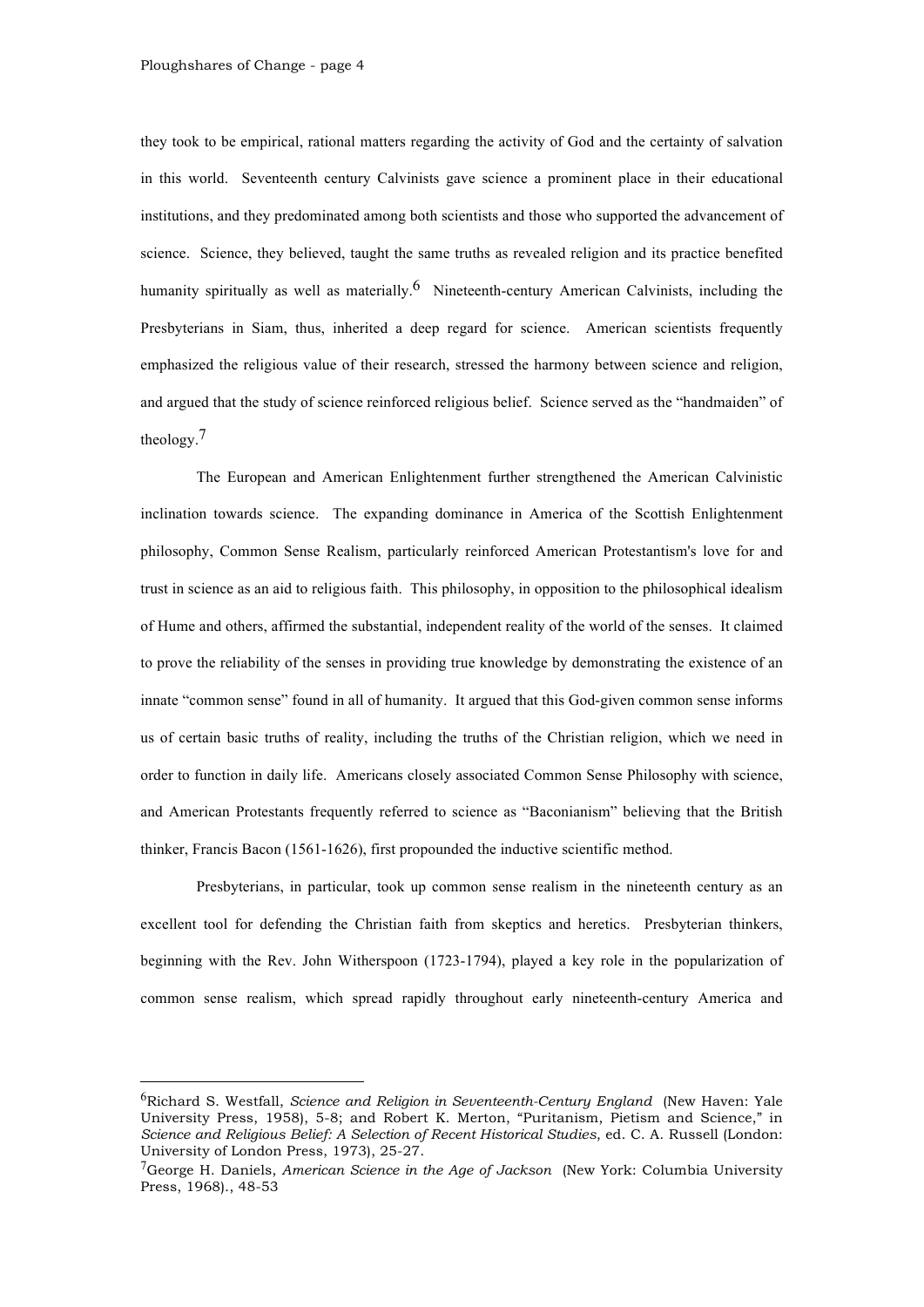achieved a deep and wide influence. <sup>8</sup> The Presbyterian Church also served as a chief agent in the popularization of common sense philosophy, teaching it in its colleges and seminaries and disseminating its tenets through its pulpits and publications. Princeton Theological Seminary in New Jersey played a particularly important role as the Presbyterian center of Baconianism and Scottish realism. Beginning with the seminary's founding in 1812, a series of prominent orthodox Princeton theologians articulated and elaborated a "Princeton Theology" based on philosophical realism and advocating Baconianism. Not insignificantly, Princeton Seminary and allied Presbyterian seminaries, notably Western Theological Seminary in Pennsylvania, produced the bulk of theologically trained missionaries sent to Thailand up to World War II.

Nineteenth-century Presbyterians, drawing on their Calvinistic-Enlightenment heritage, emphasized a number of key points regarding the relationship of religion and science. They believed that God revealed divine truth in two forms, the Bible and Nature, and that these two forms must conform to and reinforce each other because they reveal the one Creator and Sustainer of reality. Science and revealed religion could not oppose each other because God would not give contradictory revelations. They believed that "inductive science," that is Baconianism, provided them with a universally applicable means for attaining secure knowledge. The inductive method proceeded by a careful accumulation of "facts" and emphasized these unchanging and absolute facts as the building blocks of knowledge. After a sufficient gathering of such facts, the scientist could eventually deduce principles or laws which explained the facts under study.<sup>9</sup> Presbyterian Baconians believed that both theology and the natural sciences used this method in the same way to discover the truths of their respective fields. The Bible, like any field of the physical sciences contained "disorganized" facts which the "biblical scientist" had to accumulate, order, and generalize in the same manner as an astronomer studying the facts of the heavens. In whatever field—be it the physical sciences, the social sciences, or theological sciences—the scientist would always proceed in this same manner.<sup>10</sup>

 <sup>8</sup>Herbert Hovenkamp, *Science and Religion in America 1800-1860* (Philadelphia: University of Pennsylvania Press, 1978), 10.

<sup>9</sup>See Samuel Tyler's series of articles in the *Biblical Repertory and Princeton Review* which details the theory and applications of the inductive method, esp. "The Baconian Philosophy," *BRPR* 12, 3(July 1840): 350-77; "Psychology," *BRPR* 1 5, 2(April 1843): 227-50; and, "Baconian Philosophy," *BRPR* 1 5, 4(October 1843): 479-506.

<sup>10</sup>See E. R. Craven, "The Inductive Sciences of Nature and the Bible," *Presbyterian Quarterly and Princeton Review* 6, 24(October 1877): 673-88; "Baconianism and the Bible," *Southern Presbyterian Review* 6, 2(October 1852): 226-253; and "The Harmony of Revelation and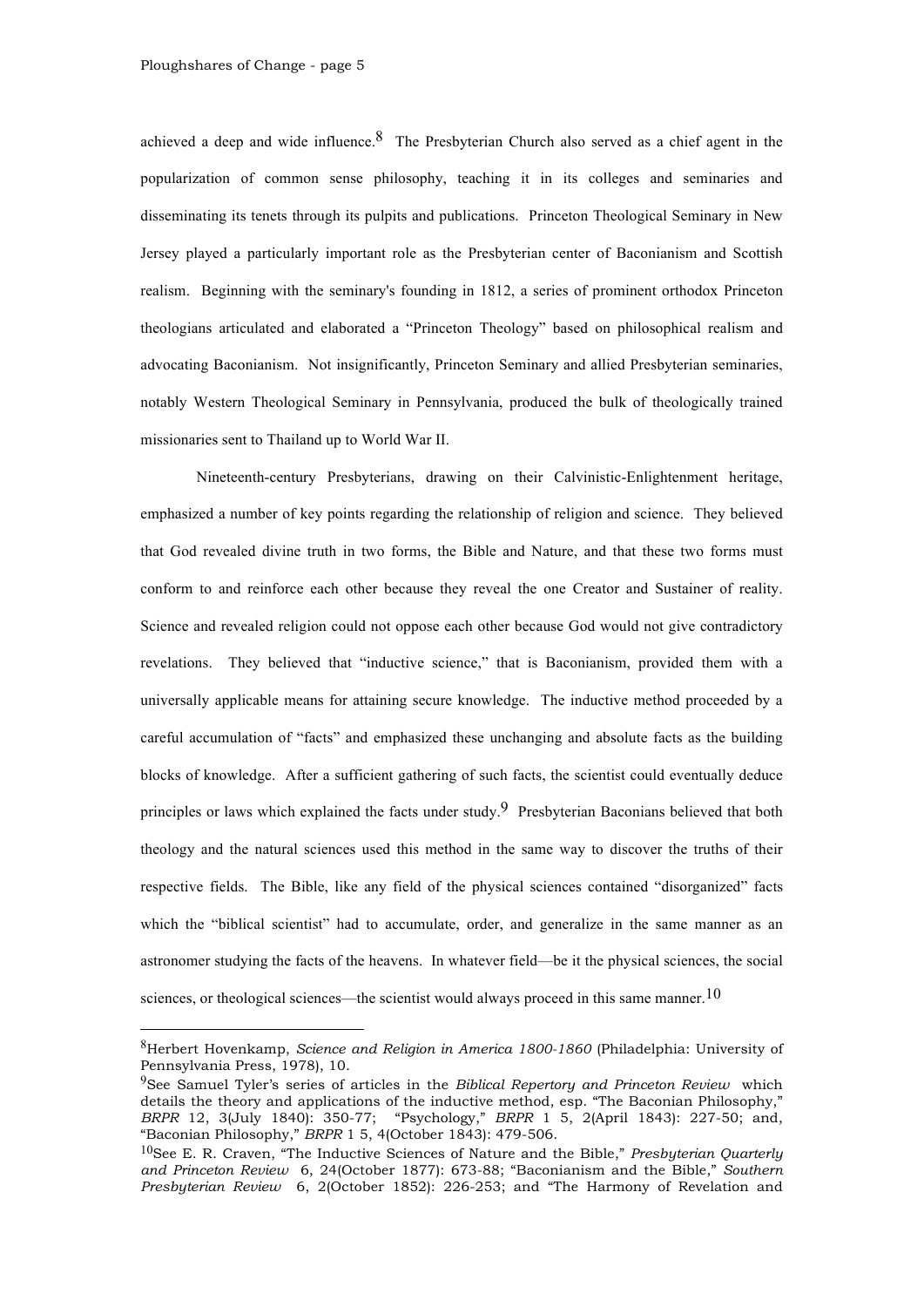$\overline{a}$ 

American Presbyterians in general and their Thailand missionaries in particular, as heirs to Baconian Calvinism, grew up with a clear sense of what they meant by the term "science" and viewed science and religion as twin fields of knowledge, separate and yet related and similar. They *naturalized* theology in their belief that Christian doctrines, such as the Trinity or the Incarnation of Christ, carried the same weight of factuality and truth as natural laws.<sup>11</sup> Scientific and religious knowledge represented the same order and method of knowing. Presbyterian Baconians also *sacralized* natural science. Science led them, they avowed, to a sense of awe and worship in the face of the majesty of the Creator and the benevolent concern with which God surrounded humanity through the beauty and wonder of nature. Nineteenth-century Presbyterians would have actively rebutted the more recent view that religious thought and science, at best, have nothing to do with each other and are even opposed to each other.

The Presbyterian missionaries who served in the Siam and Laos Missions between 1840 and the 1920s brought this understanding of science with them, and the Baconian naturalization of theology and sacralization of science made of science a key ally in their drive to convert Thailand. They supposed a unity of scientific knowing and religious faith which would lead Thailand from science and modernization to Christianity. The Rev. Daniel McGilvary, perhaps the most influential and best known Presbyterian missionary to work in Thailand, aptly stated the missionaries' perception of that role in his reflections upon his first year in Chiang Mai in 1867. He stated, "…we were not merely teachers of religion, though primarily such. We could often, if not usually, better teach religion–or, at least, could better lead up to it–by teaching geography or astronomy. A little globe I had brought along was often my text."<sup>12</sup> In 1869 he argued that science and Christianity are "so intimately connected that they cannot be separated. They are both revelations of God, the one in His

Natural Science," *Southern Presbyterian Review* 5, 1(July 1851): 93-111.. Also see Theodore Dwight Bozeman, *Protestants in an Age of Science: The Baconian Ideal and Antebellum American Religious Thought* (Chapel Hill: University of North Carolina Press, 1977); and, Hovenkamp, *Science and Religion in America.*

<sup>11</sup>The term "naturalization" is taken from Bozeman, *Protestants in an Age of Science,* esp. 138- 43.

<sup>12</sup>Daniel McGilvary, *A Half Century Among the Siamese and the Lao* (New York: Revell, 1912), 79.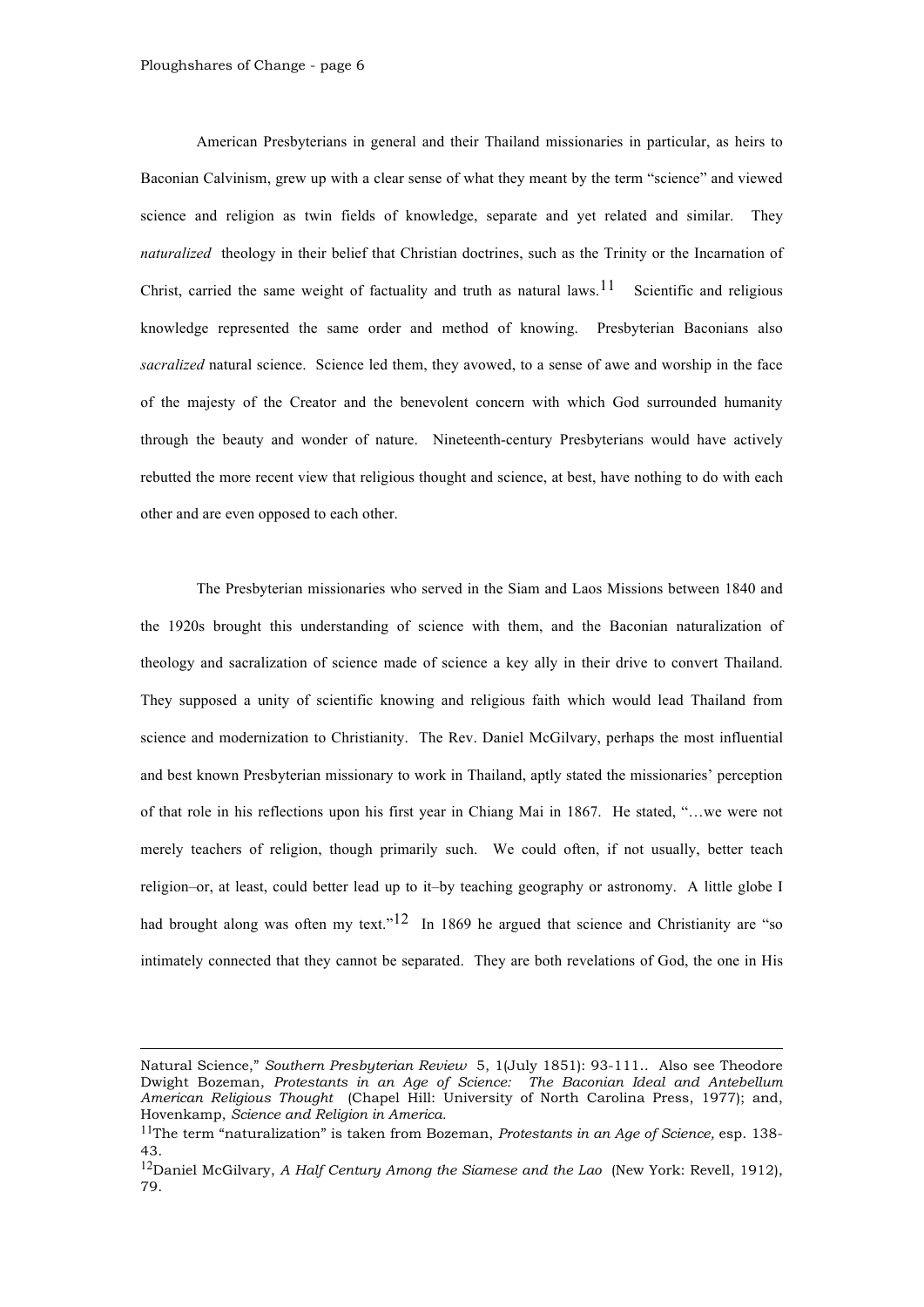word, the other in His works."<sup>13</sup> McGilvary, thus, accepted both the theological concept of a dual revelation and the idea that science had a sacred role to play. He equated his globe with the Bible as being a "text" for his evangelistic work. And as a good Calvinist, he had no doubt as to which was the superior revelation. He once described the relationship between Christianity and science as that of "mother and daughter."<sup>14</sup> Dr. William A. Briggs of Chiang Rai underscored that relationship between science and Christianity by terming Jesus Christ, "the great dreamer, the great thinker, the great builder, the one who laid the rock foundation for true science." $15$ 

The Presbyterian missionary commitment to science was not simply opportunistic or narrowly pietistic in a negative sense of the word. The missionaries believed in science as the best way to understand the world around them, and in a few cases they consciously sought to advance the boundaries of scientific knowledge. Dr. House, who served in Thailand from 1847 to 1876, had received a strong grounding in the sciences through his medical education, belonged to the American Oriental Society, and corresponded with overseas naturalists. His contributions to natural science were recognized by the naming of two varieties of sea shells after him.<sup>16</sup> The Rev. Jonathan Wilson, another influential Presbyterian missionary who worked in Bangkok and northern Thailand from 1858 until his death in 1911, also had a strong naturalistic bent and developed a close relationship with a "rationalist" German naturalist who once visited Chiang Mai. His missionary colleagues considered Wilson to be a "deep thinker" in the natural sciences.<sup>17</sup>

"Science" meant "Baconianism" for these missionaries and Baconianism meant a measured, deliberate gathering of "facts" as the building blocks of knowledge. Science was a way of thinking as much as it was a body of knowledge. The Rev. William C. Dodd, a diligent missionary evangelist who worked under the Laos Mission from 1886 until 1919, exemplified the missionaries' commitment to the Baconian, inductive manner of thinking. In the late 1890s the Laos Mission entered into a protracted dispute with American Baptist missionaries in Burma over which denomination could best

 <sup>13</sup>Daniel McGilvary, "Medical Missions and Missionary Physicians - No. V," *North Carolina Presbyterian* NS 2, 81(21 July 1869): 1. [*hereafter cited as* NCP]

<sup>&</sup>lt;sup>14</sup>Daniel McGilvary, "For the Little Folks," *NCP* NS 7, 356(4 November 1874): 4.

<sup>15</sup>[William A. Briggs], [Address to the Laos Mission, December 1903], v. 272, *BFM*. [Letter #67] 16George H. Feltus, *Samuel Reynolds House of Siam* (New York: Revell, 1924), 66-68.

 $17E$ . P. Dunlap, "Bi-monthly Letter. Tap Teang Station, Siam," August 1911. Photocopy in the Research Papers of Maen Pongudom at the Payap University Archives; and W. A. Briggs, "Father Wilson," *LN* 8, 3(July 1911): 184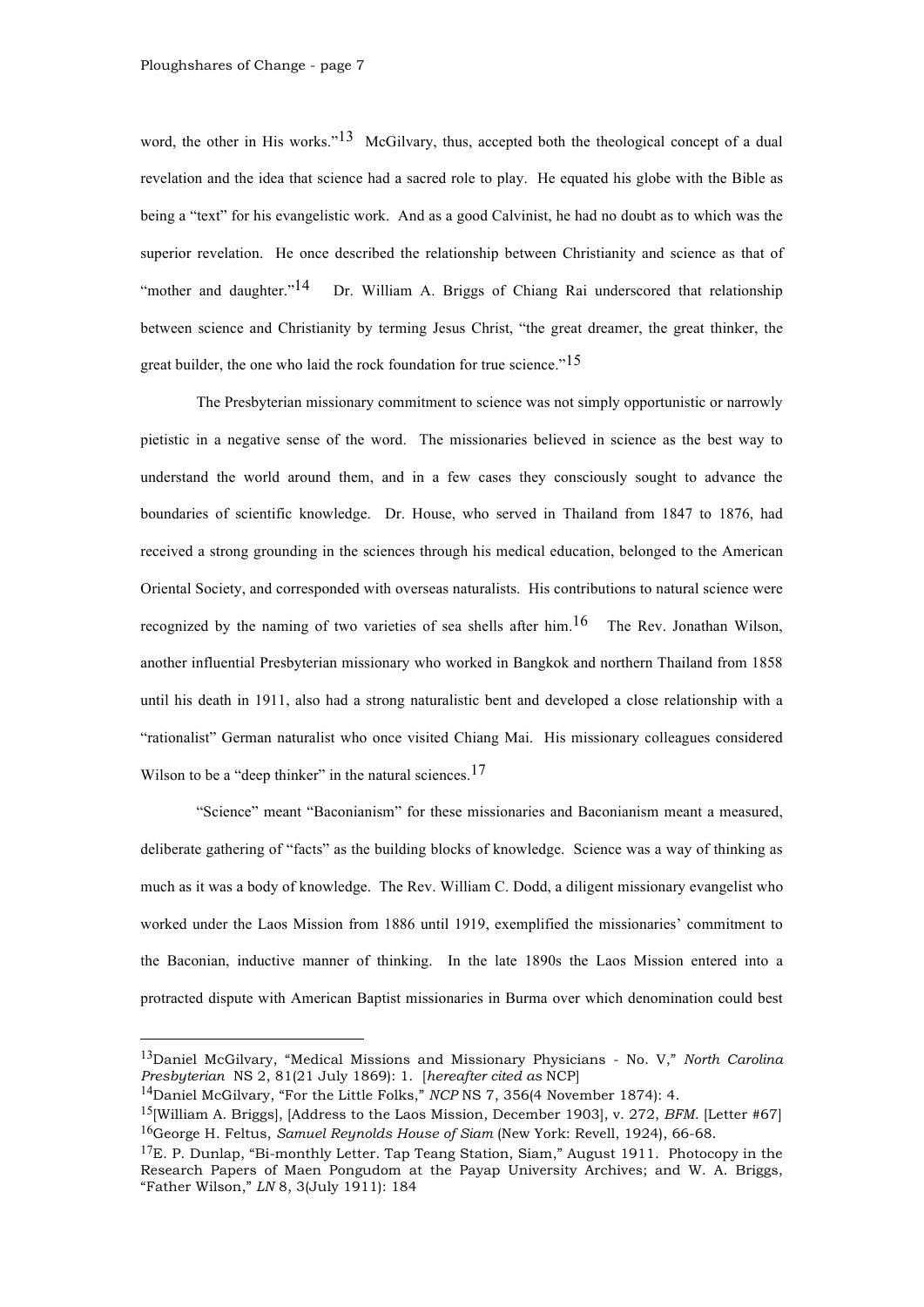evangelize the Shans of Kengtung State and the Tai people of Yunnan Province, China. In order to prove that those peoples were similar to the "Laos" of northern Thailand and therefore rightly within the Presbyterian sphere of responsibility, Dodd and his Presbyterian colleagues undertook a series of intensive investigations into the ethnicity of the Tai people. He gathered an impressive array of "facts" from his own research, that of others, and secondary sources. He took extensive fact-finding tours during which he conducted numerous interviews, gathered word lists, and collected facts concerning dress, literacy, customs, and language. A missionary associate once described how on his tours Dodd would take out a note book whenever he stopped for a rest and jot down his impressions and whatever facts he had collected to that point. His associate observed that from these notes poured forth a "deluge" of data advocating the expansion of Presbyterian missions among the "Tai" people which Dodd directed towards the Presbyterian Board of Foreign Missions in New York City. Dodd, posthumously, achieved something of a scholarly standing for various publications based upon these same notes.<sup>18</sup>

Dodd thought like a Baconian. He also argued like one. He diligently, patiently collected a multitude of carefully recorded "facts" which he correlated in order to arrive at general principles. In this way he discovered the "Truth" of the issues involved in his dispute with the Baptists. Dodd, in taking this approach, became the chief spokesman of the Presbyterian missionaries' drive for expansion, their champion against the Baptist in Burma and the Presbyterian Board in New York when either stood in the way of that expansion. No one questioned his attachment to "scientific" methods of collecting and arranging data. Eula Van Vranken of the Laos Mission, illustrates the same Baconian perspective. In setting down some of her observations as a new missionary, she stated in 1907 that the experimental sciences conducted a great deal of laboratory work and sensory observation before deducing laws or drawing conclusions. She then related that since her arrival she had been using her eyes, ears, and powers of questioning and had arrived at some conclusions as a result.<sup>19</sup> For Van Vranken, as well as Dodd, the personal acquisition of knowledge involved a process similar to that of

 <sup>18</sup>Howell S. Vincent, "A Missionary Statesman," *New Era Magazine* 26, 6(June 1920): 476, 479; Dodd. *The Tai Race* (Cedar Rapids, IA: Torch Press, 1923); and W. Clifton Dodd, "The Relation of Chinese and Siamese," *Journal of the North China Branch of the Royal Asiatic Society* 51(1920). See also Herbert R. Swanson, "The Kengtung Question: Presbyterian Mission and Commity in Eastern Burma, 1896-1913," *Journal of Presbyterian History* 60, 1(Spring 1982): 59-79.

<sup>19</sup>Eula M. Van Vranken, "Siam and Laos Impressions," *LN* 4, 1(January 1907): 17-18.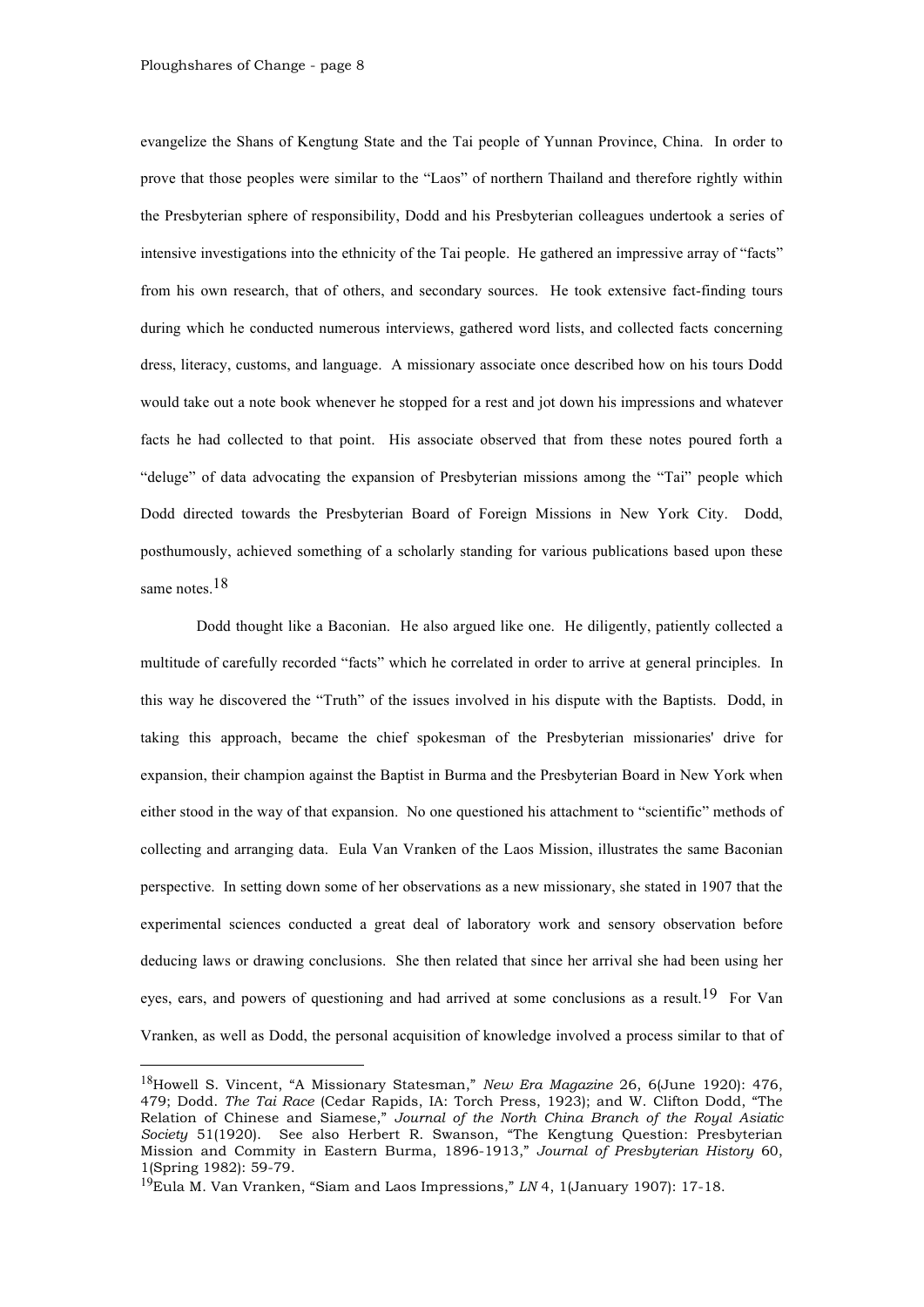the sciences, a deliberately sensible process involving learning from sensory data. Van Vranken too thought like a Baconian.

The members of the Siam and Laos Missions found nothing to fear in science. As they understood it, it indeed had a formative influence upon the way they viewed the world and gained knowledge. At the time of McGilvary's death in 1911, one of his eulogists noted with approval that McGilvary had a reputation for his "reverence for the truths of science" and "respect for the discoveries of research." The "advanced theories and iconoclastic speculations of extreme criticism" left him "unmoved and unannoved." $20$  The Rev. Roderick Gillies reflected this same mentality when he described "the old orthodox way" of preaching the Christian message by emphasizing human sin and the need for salvation as "the scientific way" of preaching.<sup>21</sup> Gillies did not consider associating such concepts as orthodoxy, sin, and salvation with science as a confusion of categories. For him "scientific preaching" simply meant preaching which revealed the truth of the real world, which truth accorded with sensible, divinely created human nature.

While Dodd, Van Vranken, Gillies, and McGilvary, as well as House and Wilson, were not scientists, they did have a genuine inclination towards science as they understood it. They valued science as a useful way of knowing and explaining their world. At the same time, they and their associates were largely practical men and women with a driving vision to Christianize as well as convert the whole Thai nation, and science came readily to mind as an instrument for that purpose. The Presbyterians in nineteenth and early twentieth-century Thailand, as a consequence, engaged in what amounted to "Baconian evangelism," which evangelism sought to utilize the fruits of Western science and technology for the ultimate goal of creating a Christian Siam.

The Rev. John Culbertson, working in Bangkok, articulated in 1876 the missionary rationale for Baconian evangelism. Referring to the curriculum taught in the Siam Mission's schools, he noted that it had a necessarily negative task, namely, "…revealing scientific truth, such as geography, geology, and astronomy, thus showing by the contrast how much of Buddhism is monstrous absurdity; 'old wives fables.'" Culbertson went on to avow that intelligent Thai already knew that their

 <sup>20</sup>S. C. Peoples, "Rev. Daniel McGilvary, D. D. An Appreciation," *LN* 8, 4(October 1911): 118. 21Roderick Gillies, "The Laos Evangelist," *LN* 4, 1(January 1907): 26.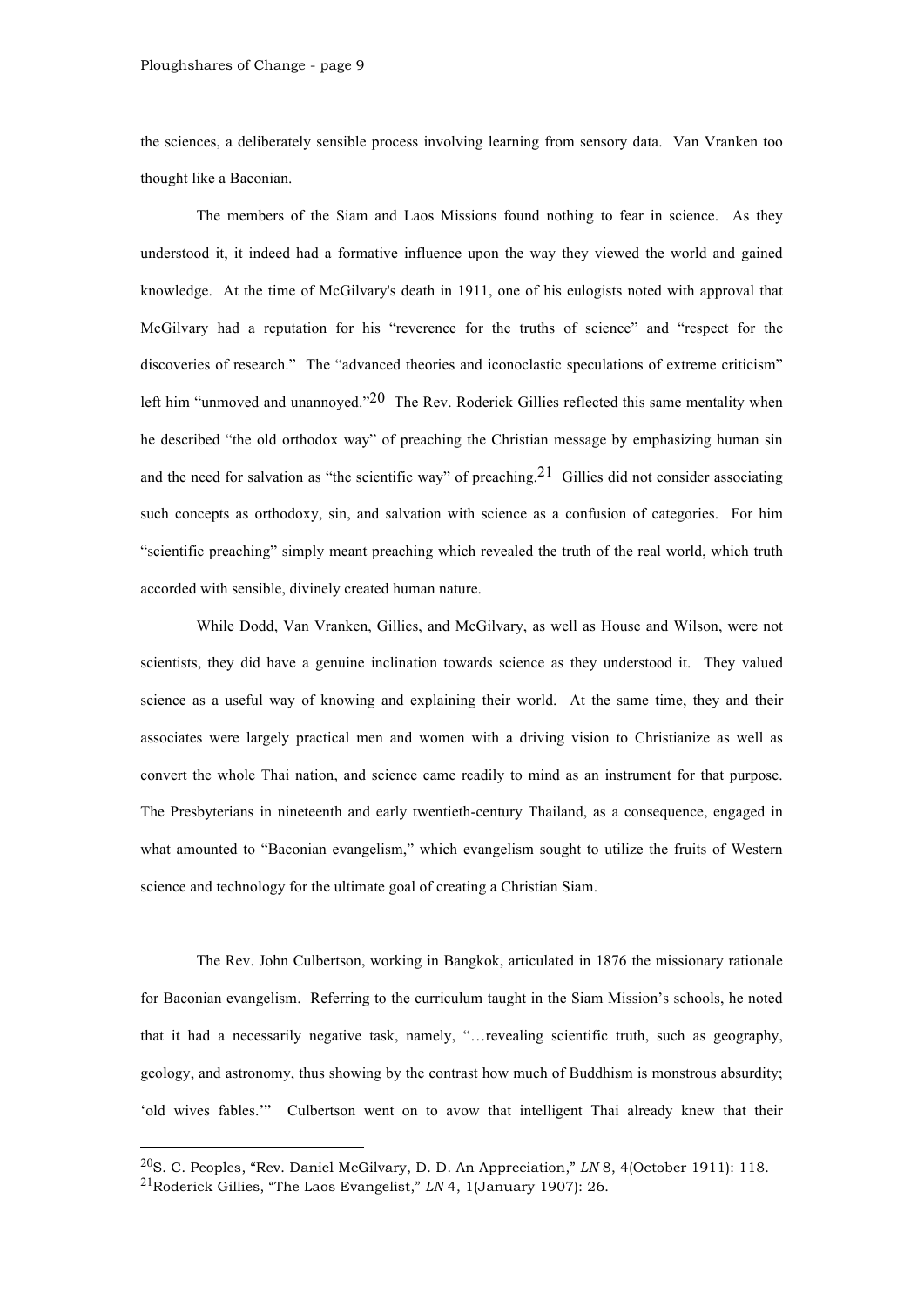traditional cosmology was false and wrote, "When Buddhism ceases to command [the] confidence of sober reason, it must then cease to inspire reverence and faith." Culbertson asserted that since Buddhism and its Scriptures had been proven false in matters of science they couldn't be trusted in matters of religion either since they might be equally false there as well. One can't pin one's hope of salvation on such uncertainties. Culbertson concluded by writing that while he didn't expect the end of traditional Thai religion would automatically lead to the establishment of Christianity, it had to be removed from the scene before Christianity could take its place.<sup>22</sup>

The Presbyterian missionary use of science as an evangelistic tactic or tool began with a sharp distinction between scientific truth and traditional Thai beliefs. On the one hand, Culbertson placed Thai cosmology into the category of absurd superstitions and in doing so voiced a common complaint of the Presbyterian missionaries in Thailand. Jane McFarland, writing from Phet Buri in 1867, lamented how easily the Thai people fell into creating "idols" even out of shadows on rocks and observed that they lived in a "night of fearful darkness, superstition and idolatry."23 This "fearful" condition of living had significant consequences for their whole understanding of reality. Lillian Curtis stated of them in her 1903 book, *The Laos of North Siam*,

Thus it may be seen that there is no rational perception of natural phenomena, and that reasoning faculties are necessarily kept in bondage and subjection to the wildest flights of fancy and imagination. The secrets of nature are not investigated, and no poor Roger [sic.] Bacon has ever arisen among the people to begin research and prove that natural phenomena are not sorcery and magic.<sup>24</sup>

Dr. M. A. and Mrs. Sarah Cheek provided one of the clearest missionary critiques of the supposed superstitions and credulity of the northern Thai in an article they published in 1884. They described the northern Thai as a "benighted" people who substituted supernatural imaginings in place of the rational perception of natural causes. They likened the northern Thai world view to the "pitiful gropings" of Europe prior to the Protestant Reformation and concluded, "Average Laos [northern Thai]

 <sup>22</sup>John N. Culbertson to Irving, 10 November 1876, v. 3, *BFM*. This discussion necessarily focuses upon the missionaries' perception of Thai cosmology and belief systems. For views "from the other side" see Craig J. Reynolds, "Buddhist Cosmography in Thai History, with Special Reference to Nineteenth-Century Culture Change, " *Journal of Asian Studies* 35, 2(1976): 203-20; and Prasit Pongudom, "Transmission of Western Learning."

<sup>23</sup>J. E. McFarland, "The Image of a Shadow," *Foreign Missionary* 25, 9(February 1867): 248. 24Lillian Johnson Curtis, *The Laos of North Siam* (Philadelphia: Westminster, 1903), 230. Curtis meant Francis Bacon rather than the much earlier Roger Bacon (1214?-1294).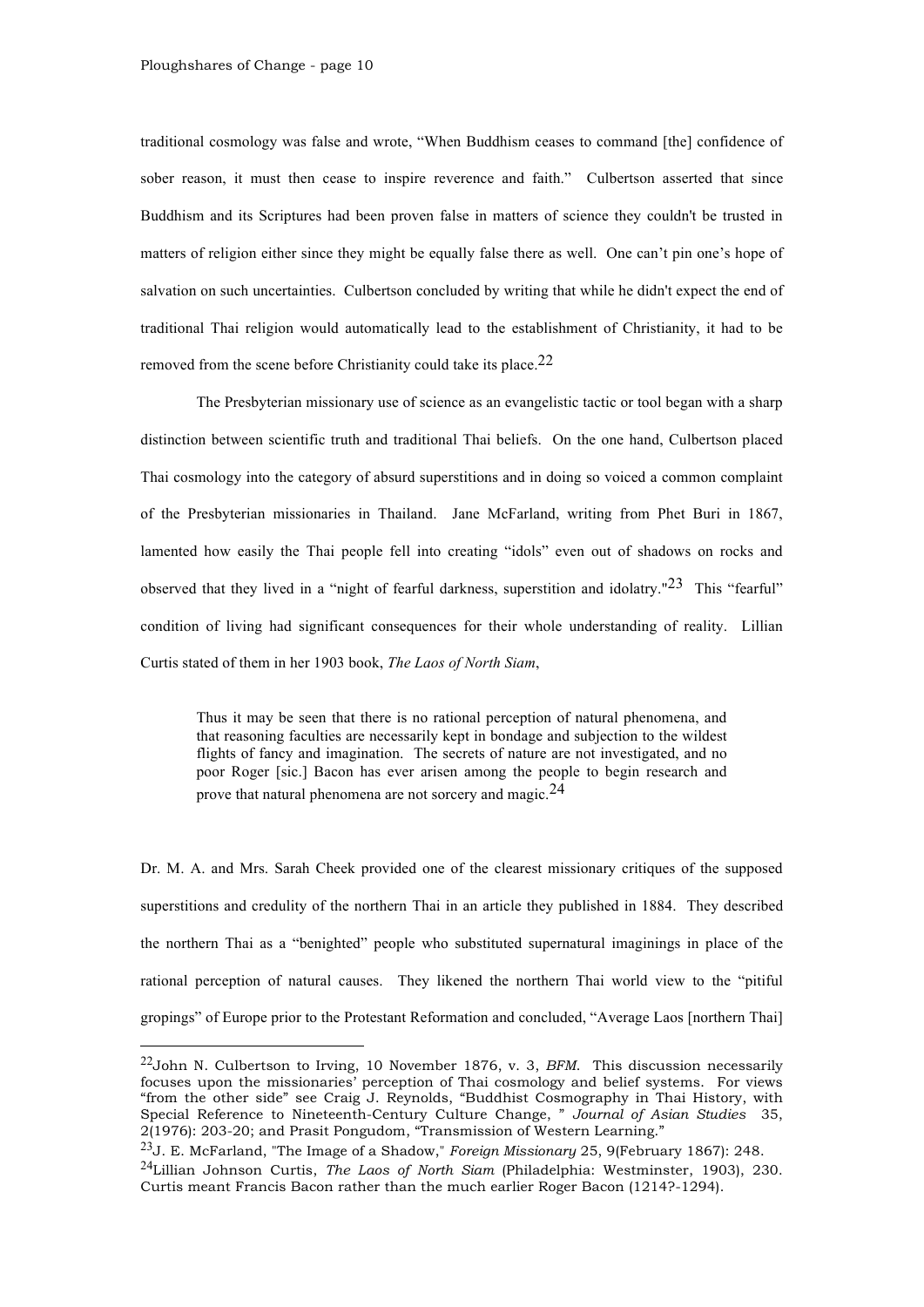credulity-and the Laos are all average-will accept any absurdity, however monstrous, provided only it be supernatural."<sup>25</sup> The Thai people, thus, suffered under a terrible cognitive bondage to their fancies and imaginations which prevented them from seeing the real world as it actually is. The Rev. James Van Dyke of the Siam Mission, drove this point home with his Baconian observations that the Thai had almost forgotten how to think. They lacked a spirit of inquiry, blindly followed tradition, had developed no habits of searching for truth, and showed no desire for improvement.<sup>26</sup> For Van Dyke too, the hope of the Thai people lay in their throwing off lethargy and tradition, the old ways, and their seeking after "improvement" and "truth" through a spirit of inquiry.

Culbertson, to return to his comments, saw in rational scientific truth the antithesis of Thai superstition and one means for achieving the "liberation" of the Thai people from superstition and ignorance. He emphasized the importance of "sober reason" to religious faith, observing that when a religion no longer commends itself to reason a loss of confidence in that religion necessarily follows. It can no longer inspire people with a sense of faith and reverence. Culbertson's faith in reason paralleled his rejection of superstition and neatly coincided with his reliance on science as a tool for Christian proselytism. It also reflected his Baconian heritage, which emphasized the rational acquisition of knowledge. At the same time, Culbertson's statements that religious confidence depends upon its ability to convince sober reason recapitulates the centuries long tendency of "scholastic" Calvinism to stress the importance of reason and rational suasion for attaining a solid religious faith.

The Presbyterian missionaries defined the means by which people were liberated from heathenism, that is conversion, as a largely rational, Baconian process leading from careful study, discussion, and reflection to an apprehension of certain fundamental truths. Study led to conviction, and conviction led to religious belief. The missionary interpretation of the conversion of Nan Inta, the first baptized Christian convert in northern Thailand, aptly summarized their vision of conversion by inductive reason. Not long after the McGilvarys first arrived in Chiang Mai in 1867 curiosity and a cough brought Nan Inta to visit them. He sought medicine for his cough and information about

 <sup>25</sup>Dr. and Mrs. Cheek, "Superstitions of the Laos," in *Siam and Laos as Seen by Our American Missionaries*, ed. Mary Backus (Philadelphia: Presbyterian Board of Publication, 1884), 504- 05.

<sup>26</sup>J. W. Van Dyke to Irving, 12 January 1870, v. 3, *BFM*.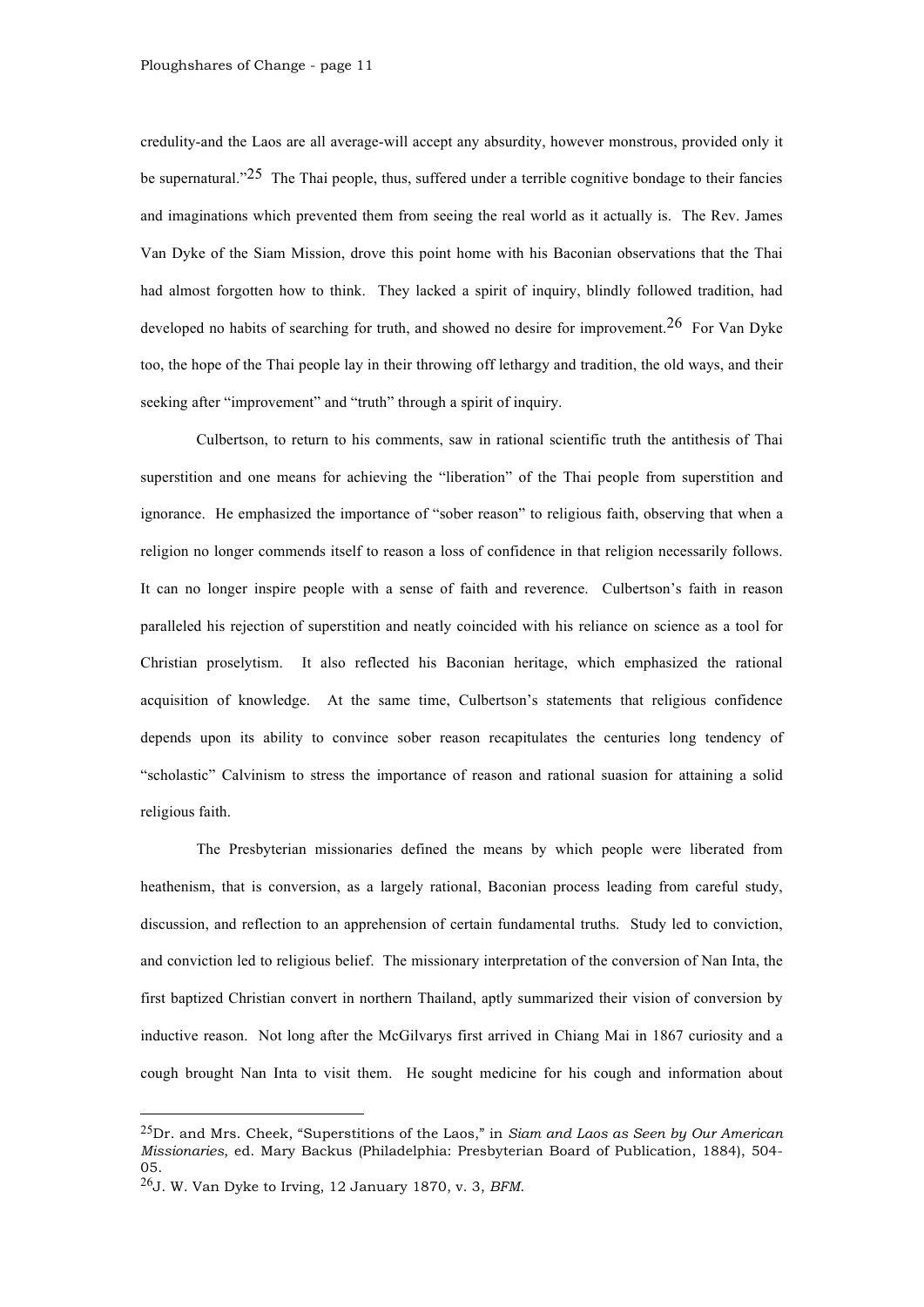Christianity to satisfy his curiosity. Nan Inta returned to visit the McGilvarys often and entered into an extended debate with McGilvary concerning the shape of the earth, geography, the nature of eclipses, and other points of science and cosmology. "What he heard," McGilvary wrote, "was as foreign to all his preconceived ideas as was the doctrine of salvation from sin by the death of Christ." Nan Inta adhered to his traditional northern Thai cosmology, however, until McGilvary correctly predicted an eclipse for 18 August 1868, which prediction proved to his satisfaction that Western science provided a truer picture of the world than his own former views. He then took up an intensive study of Christianity. McGilvary claimed that "the truth" dawned on Nan Inta only slowly, but he came to a full acceptance quickly after he completely understood it. As he walked in the rice fields one day, mulling over what he knew of Christianity, Nan Inta reputedly suddenly exclaimed, "*maen ta*" (It's true!). McGilvary baptized him in January 1869.27

Whatever might have gone into Nan Inta's own thinking, McGilvary saw clear signs of a classic Baconian conversion based on a rational, carefully considered, and well-studied perception of natural and religious truths. Nan Inta also modelled for McGilvary the role of science as a tool for "saving" the superstitious northern Thais. Science undermined Nan Inta's confidence in his old religion and pointed to the truths of Christianity, which McGilvary took to be of the same order of strangeness to Nan Inta as those of science. McGilvary used this Baconian, scientific approach to evangelism on a number of other occasions, in each instance seeking to use scientific facts, such as the fixity of the North Star, to prove the reasonable truthfulness of Western science and Western Protestant Christianity.<sup>28</sup> The Presbyterians, thus, took it as their task to free people living under the bondages, as they saw it, of unreasonable superstitions from those superstitions. They used scientific thinking and Western learning as one means to that end.

To return again to Culbertson, he drew on his contrast between the supposed superstitious nature of Thai religious thought and the rationality of Christianity to make yet another point. He concluded that since the Thai Scriptures had proven unreliable in matters of science they must be equally unreliable as guides to religious truth, and he assumed that perceptive Thais would see this

 <sup>27</sup>McGilvary, *Half Century*, 96-98; and McGilvary, "Our First Convert," *NCP* NS 2, 85(18 August 1869): 4.

<sup>28</sup>McGilvary to Irving, 28 February 1873, v. 3, *BFM*; McGilvary, letter dated 21 February 1876, *NCP* NS 9, 440(14 June 1876): 4; and McGilvary, "The Laos Mission," *NCP* NS 10, 485(25 April 1877): 1.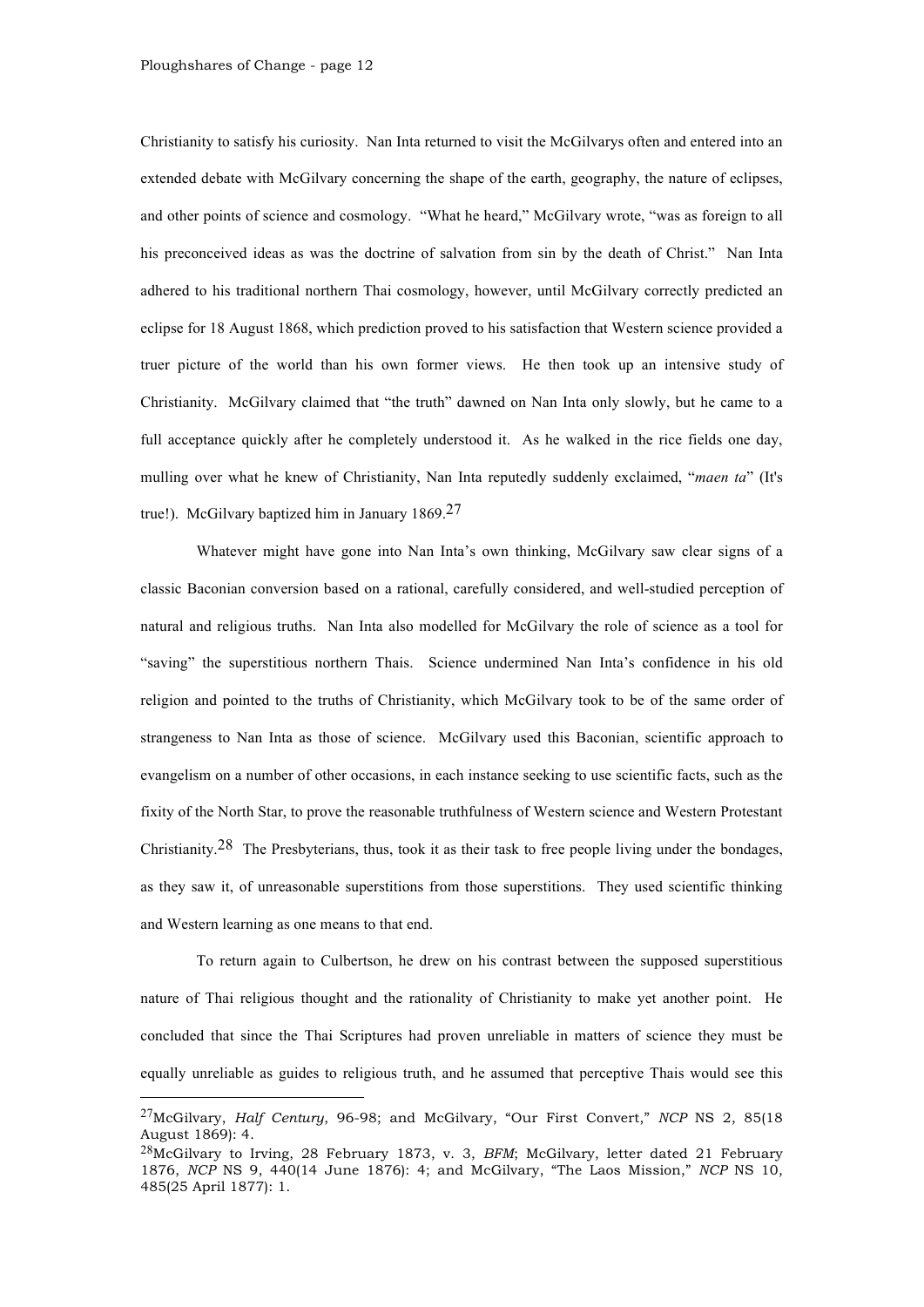and, like Nan Inta, loose their faith in their former beliefs.<sup>29</sup> He also assumed that Christianity's Scriptures did not contradict the truths of science and that Christianity, therefore, provided the only viable religious alternative for the Thai people. He grounded his comments and assumptions in a thoroughly Princetonian and common sense view of the Bible and the nature of truth itself.

The Princeton Theology believed that the Christian Scriptures contained clear "evidences" of their divine origin because they accorded with the human perception and experience of what something of divine origin should be and, thus, would cause the rational, objective reader of any nation, race, or age to accept them as divinely authored. That is, the Bible inspires a rational conviction of its own truthfulness.<sup>30</sup> The Princeton Theology equated the rational objectivity of the Bible with its authority to the extent that the contents of the Bible must be rationally convincing if they are to be believed. And in order to be convincing, they must be without error since, according to the Baconian principles of Common Sense Philosophy, all truth is one and by definition cannot involve contradiction or error. Therefore, the Bible must be factually true in all fields of human knowledge including the sciences.  $31$ The Princetonians, in short, took a view of the Bible which emphasized not the events it recorded but the literal contents of its words. They viewed the Bible as containing vital *information* for the future state of humanity. They insisted, moreover, that one must either entirely accept the full reliability of the Bible or entirely reject it as a lie and a forgery.  $32$ 

The Presbyterian missionaries applied these same principles to the Thai Scriptures and, in consequence, found the supposed scientific accuracy of the Bible and inaccuracy of those Scriptures significant to their work and message in Thailand. Cort observed of King Mongkut's revisions of religious texts to bring them into line with scientific principles that "It is remarkable that all false religions may be improved, and made better than their originals, while the more Christianity reverts to

 <sup>29</sup>For the Thai response to these views see Chaophraya Thiphakorawong, *nungsu sadaeng kitchanukit* [A Book About Many Things] (Bangkok: Ongkan khong khuruspha, B.E. 2514 [1971]) portions of which are translated in Henry Alabaster, ed., *The Modern Buddhist* (London: Brubner & Co., 1870).

<sup>30</sup>See John C. Vander Stelt, *Philosophy and Scripture: A Study in Old Princeton and Westminster Theology* (Marlton, NJ: Mack, 1978) 127-28; and Jack B. Rogers and Donald K. McKim, *The Authority and Interpretation of the Bible: An Historical Approach* (New York: Harper & Row, 1979), 296.

<sup>31</sup>See Rogers & McKim, *Authority and Interpretation*, 282-85; and Ernest R. Sandeen, "The Princeton Theology: One Source of Biblical Literalism in American Protestantism," *Church History* 31(September 1962): 311.

<sup>&</sup>lt;sup>32</sup>Raleigh Don Scovel, "Orthodoxy in Princeton: A Social and Intellectual History of Princeton Theological Seminary" (Ph.D. diss. University of California, Berkeley, 1970), 54.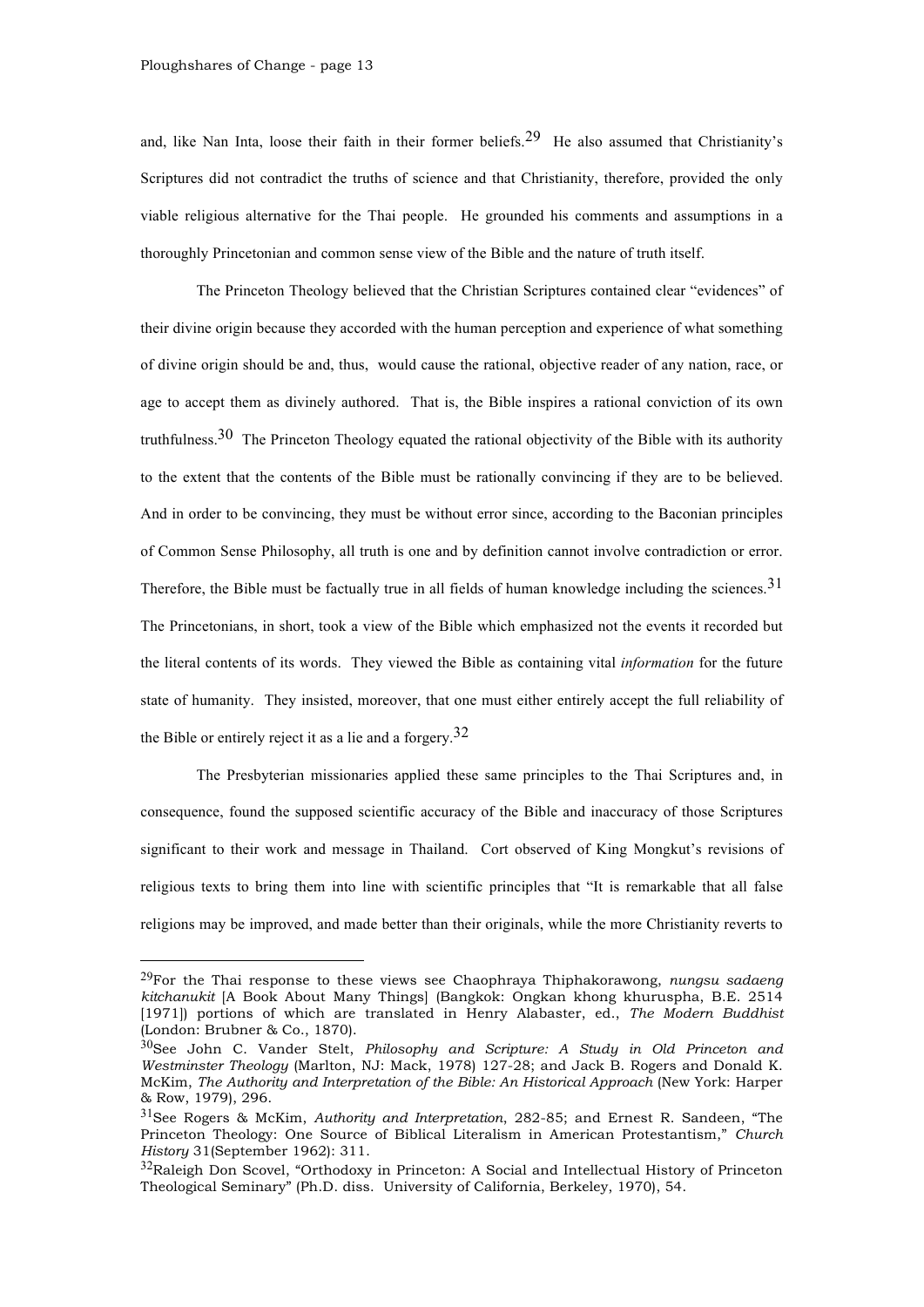the original, the purer and holier we find it." $33$  Sarah Peoples, writing from Chiang Mai in 1885, simply found in the Bible "the beginning of earthly wisdom as well as the heavenly."<sup>34</sup> Implicit in such thinking is the assumption that the Bible contains nothing which science, properly understood, could contradict. Science, thus, provided an important validation of the authority, the truthfulness of the Bible while at the same time undermining confidence in the authority and reliability of traditional texts.

Which observation leads into a final point implicit in Culbertson's comments on the relationship of science to traditional Thai religion, namely that the introduction of science would undermine that religion and cause its eventual demise in Thailand. Commenting on the introduction of missionary medicine into northern Thailand, Wilson wrote in 1873,

Enough has been accomplished to show the superiority of the healing art, as practiced by Christian nations. Science and skill may well challenge the muttering of charms and the incantations of the spirit-doctor means of cure, in which this people put so much confidence. Triumph will succeed triumph until victory shall be complete on the side of the Christian physician.35

The physician waged a scientific war on the "mutterings" of traditional northern Thai medicine. McGilvary elaborated on the value of science as a tool for the Christianization of Thailand when he called for the teaching of science in "heathen lands" as the first step towards laying Christian foundations. That first step was overthrowing the "gigantic systems of errors" found in heathenism. He wrote,

And when we take into consideration that in teaching the very first principles of geography and astronomy that matter has not existed from all eternity, and the true theory of the motions and revolutions of the heavenly bodies, the very foundation of Buddhism and other false systems is effectively undermined, who would advocate the rejection of these invaluable handmaidens of religion?

 <sup>33</sup>Mary Cort, *Siam, Heart of Farther India* (New York: Randolph, 1886), 105.

<sup>34</sup>Mrs. Peoples, "Native Christians in Chieng Mai, Laos," *Woman's Work for Woman & Our Mission Field* 15, 1(January 1885): 14.

<sup>35</sup>J. Wilson, undated letter, *Foreign Missionary* 31, 10(March 1873): 307.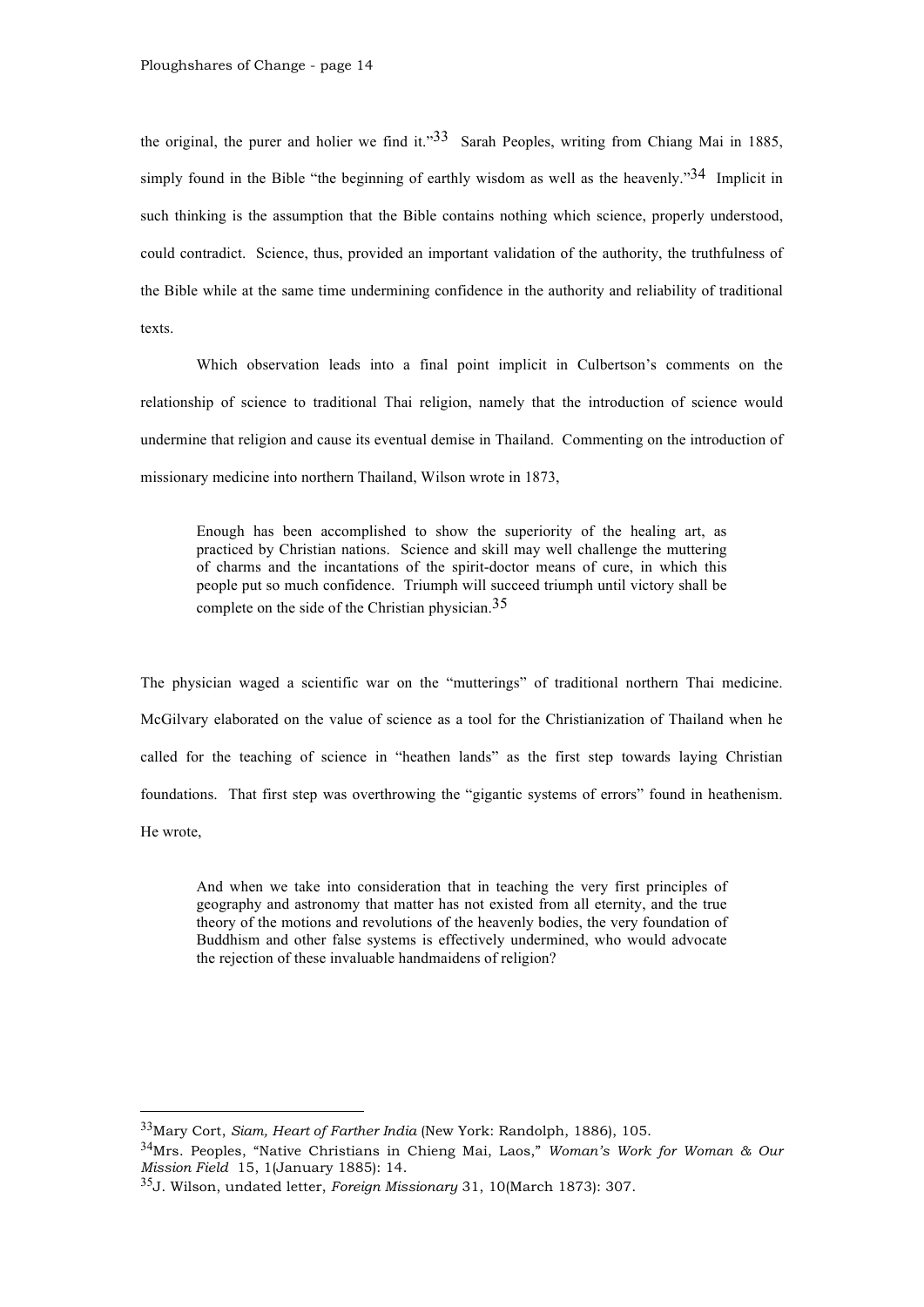McGilvary concluded, "Some of the simplest truths of western science, when taught to the adult overthrow his system of idolatry, when to the young they can no longer embrace it."<sup>36</sup> The Laos Mission's evangelistic training school in Chiang Mai taught its students geography and arithmetic because of their evangelistic value both by helping disprove traditional cosmology and by demonstrating the intellectual superiority of Christian evangelists.37

The Presbyterians, in short, reasoned that the dissemination of scientific knowledge would necessarily undermine Thailand's adherence to its traditional cosmography and, thus, to traditional religion itself. In holding to this line of reasoning, they again displayed that absolutist, dualistic thinking which informed their view of the Bible. Either the Bible was entirely true and therefore entirely trustworthy, *or* it was flawed and therefore entirely untrustworthy. By the same token, they believed that if they could disprove Thai cosmography they could shake the faith of the Thai people in their former beliefs. That is, since that cosmography was untrue in matters of science it and its underlying system of beliefs was entirely untrustworthy. It seems not to have occurred to them that Thailand unacquainted with Western Christian absolutist and dualistic thinking, could accept Western science without experiencing a deep crisis of religious faith.

A dispute between the Rev. John A. Eakin, founder of Bangkok Christian College, and the Rev. Frank L. Snyder, also of the Siam Mission, indicates the unity of missionary thinking on the use of science as a tool for undermining traditional Thai religion. In 1890 Eakin started a Siam Mission publication entitled *Sang Arun* in which he published articles on scientific subjects. Snyder soon complained that those articles had no overt religious content and thus failed to reach its Thai audience with an effective Christian message. He wrote, "How foolish to teach these people all about the wonderful works which God has made & yet never say a word about Him who made them!" He also asked, "Must we teach science as an end itself or must we use it as a means to an end? Are we pedagogs or are we ambassadors of the King of kings, sent on an especial errand to announce to these people the gospel of Salvation?" Eakin replied that the articles in question were entirely Christian in

 <sup>36</sup>McGilvary, "Medical Missions and Missionary Physicians - No. V," *NCP* NS 2, 81(21 July 1869): 1.

<sup>37</sup>"Report of the North Laos Mission Training School for the Year 1891," v. 9, *BFM*.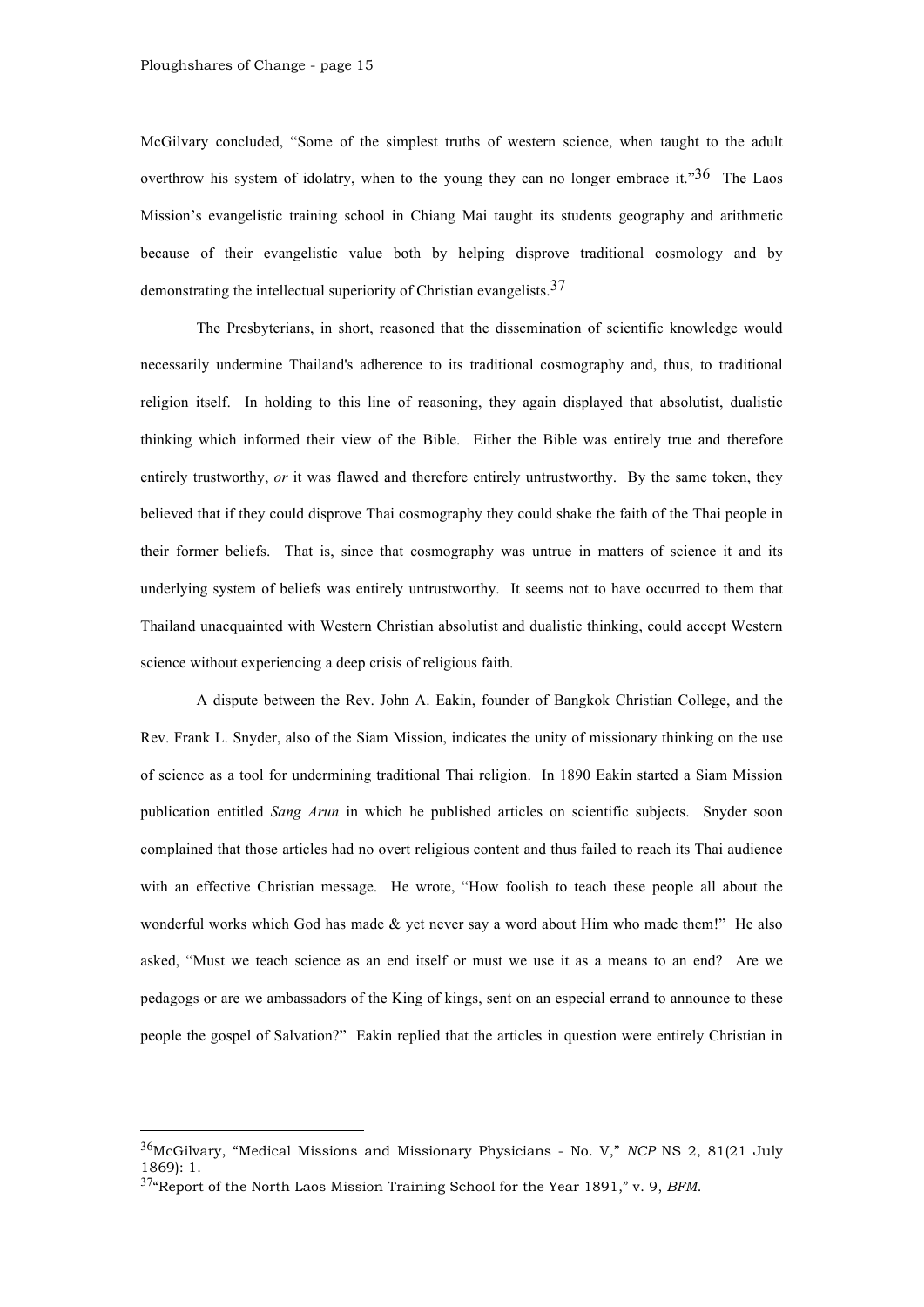character, set forth the good providence of God, and commended the Christian religion to their readers.38

The Eakin-Snyder dispute amounted to a matter of tactics and emphasis rather than a fundamental difference of opinion concerning the relationship of science to religion or its value as an evangelistic tool. Snyder represented the more forthright and aggressive tactics of the nineteenth century which confronted Thailand openly and aggressively with what it took to be the divine command to accept Christianity. He did not object to the use of science, but he wanted science taught to the end that it would result in conversions, which meant the religious implications of science had to be explicated clearly and forthrightly. Eakin took a tack more frequently associated with the twentieth century, which still sought to use Western learning for the advancement of Christianity but eschewed open attacks on Thai religion. He emphasized, rather, the goodness of God. Eakin, however, no less than Snyder believed that traditional Thai systems could not "save from sin" and that only Christianity provided religious hope for the Thai people.<sup>39</sup> For both of these men, science pointed away from Thai religious beliefs, towards the goodness of the Christian God and truth of the Christian message, and ultimately to the full Christianization of Thailand at a future time.

Four points, then, summarize the significance of Baconian science for the work of the Laos and Siam Missions. The Presbyterians, first of all, used the concept of superstition, the antithesis of the rational, scientific mind, to define the condition of the Thai people. They, secondly, contrasted superstition with Protestant rationality, which they associated with a scientific approach to both physical and metaphysical knowing. The missionaries, thirdly, insisted on the literal, infallible truth of their own Bible in contrast to Buddhism's Scriptures and used the charge that Buddhist texts were unreliable scientifically not only to discredit traditional cosmography but also to point out the ultimate superiority of the Christian religion. Finally, they used science as a weapon in their battle against Thai "heathenism" and "superstition." The Presbyterian missionaries, thus, imported the long-standing Calvinist alliance with science into Thailand and used the teaching of science to Westernize Thai

 <sup>38</sup>F. L. Snyder to Mitchell, 5 February 1892, v. 8, BFM; and *The Eakin Family in Thailand* (n.p., n.d.), 35.

<sup>39</sup>See, for example, J. A. Eakin, "A Buddhist Revival," *Assembly Herald* 22, 5(May 1916): 251-52..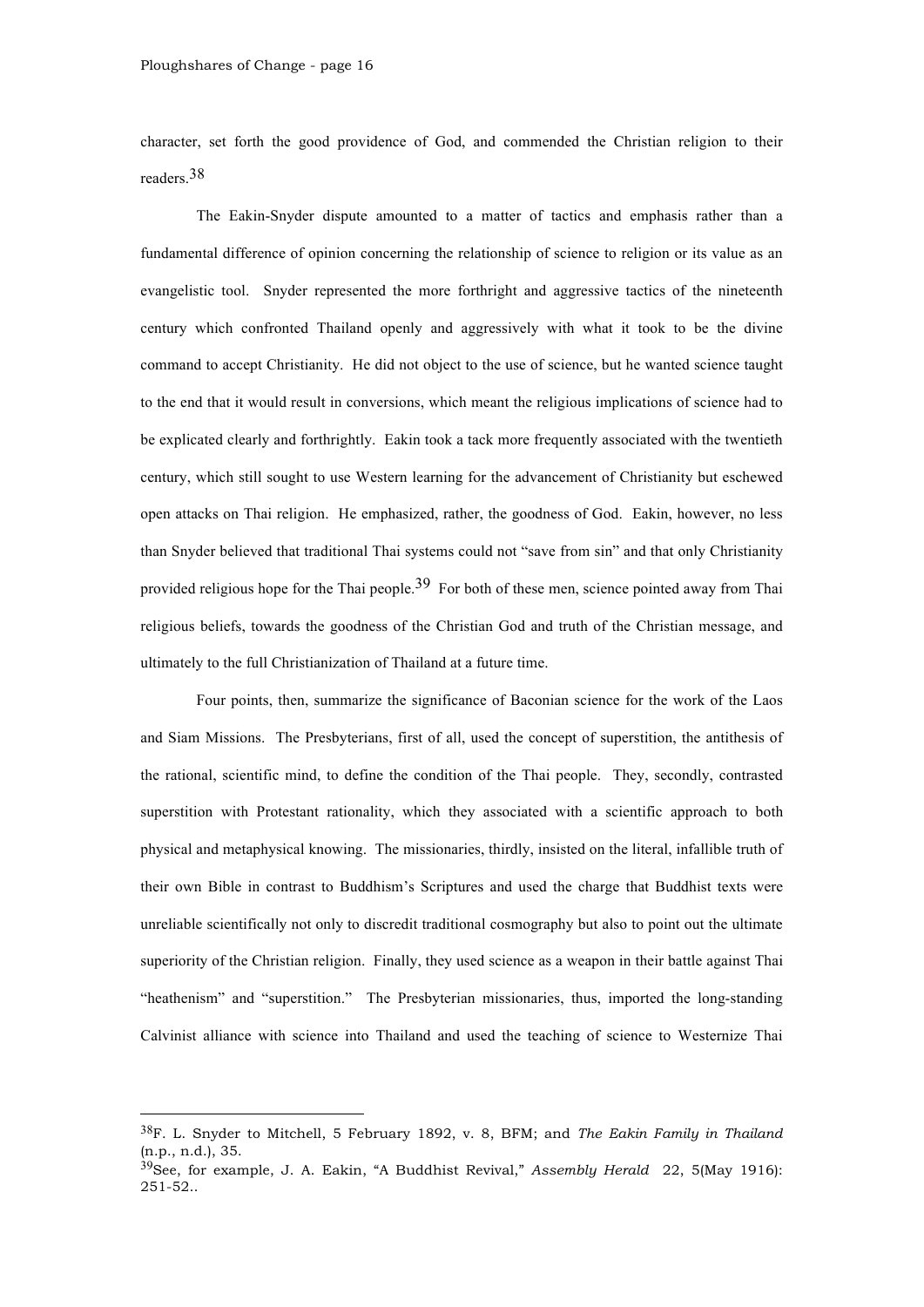learning, religion, and cosmology as an important step in their campaign to turn Thailand into a Christian nation.

The missionary reverence for science as the only true way of knowing and the hand maiden of their religion had important consequences for the history of Thai Westernization because the missionaries did not distinguish between science and the Western technologies and methods which they also brought with them to Thailand. Just as they used science to "civilize" as well as Christianize Thailand, so they also used Western ways of thinking generally and Western technologies to the same end. An 1859 article written by Harriet M. House reporting a conversation her husband, Dr. House, had with a group of Buddhist monks makes just this point. Dr. House, his wife reported, charged Thailand with an unthinking acceptance of tradition and a veneration of the wisdom of "the ancients." He pointed out by way of contrast that foreigners such as himself accepted nothing without examining it for themselves first. The ancients, he argued, did not understand science as well as modern people did, nor did they build houses as well or have steamboats.<sup>40</sup> It was all of a piece for House. He associated thinking and examining things for oneself both with science and with "modern" technologies such as house and ship building.

The missionaries also justified the use of various methods and technologies in much the same way as they justified the use of science as an element in their crusade for a Christian Siam. Expanding upon their condemnation of Thai superstition and idolatry, they categorized Thailand as an uncivilized or, at best, semi-civilized nation trapped in the chains of heathenism. Cort articulated the general opinion of the Presbyterian missionaries in her charges that the Thai people didn't understand the fitness of things, showed disrespect to even their own religion, and dressed in an uncivilized manner. Their homes were dirty, lacked a happy home life, and were unrefined. Even their best attempts at being civilized betrayed an air of "rude barbarity." Siamese men lacked the patriotism and lofty, heroic spirit which motivates civilized men to die for their country.<sup>41</sup> The Thai people, according to the missionaries, stood in pressing need of change, of "civilization," which could only be provided by the conversion of the whole Thai nation to Christianity. McGilvary once summarized the missionary

 <sup>40</sup>Harriet M. House, "Siam," *NCP* 2, 42(15 October 1859): 1.

<sup>41</sup>Cort, *Siam*, 156-57; 170-77, 213, 229, 242.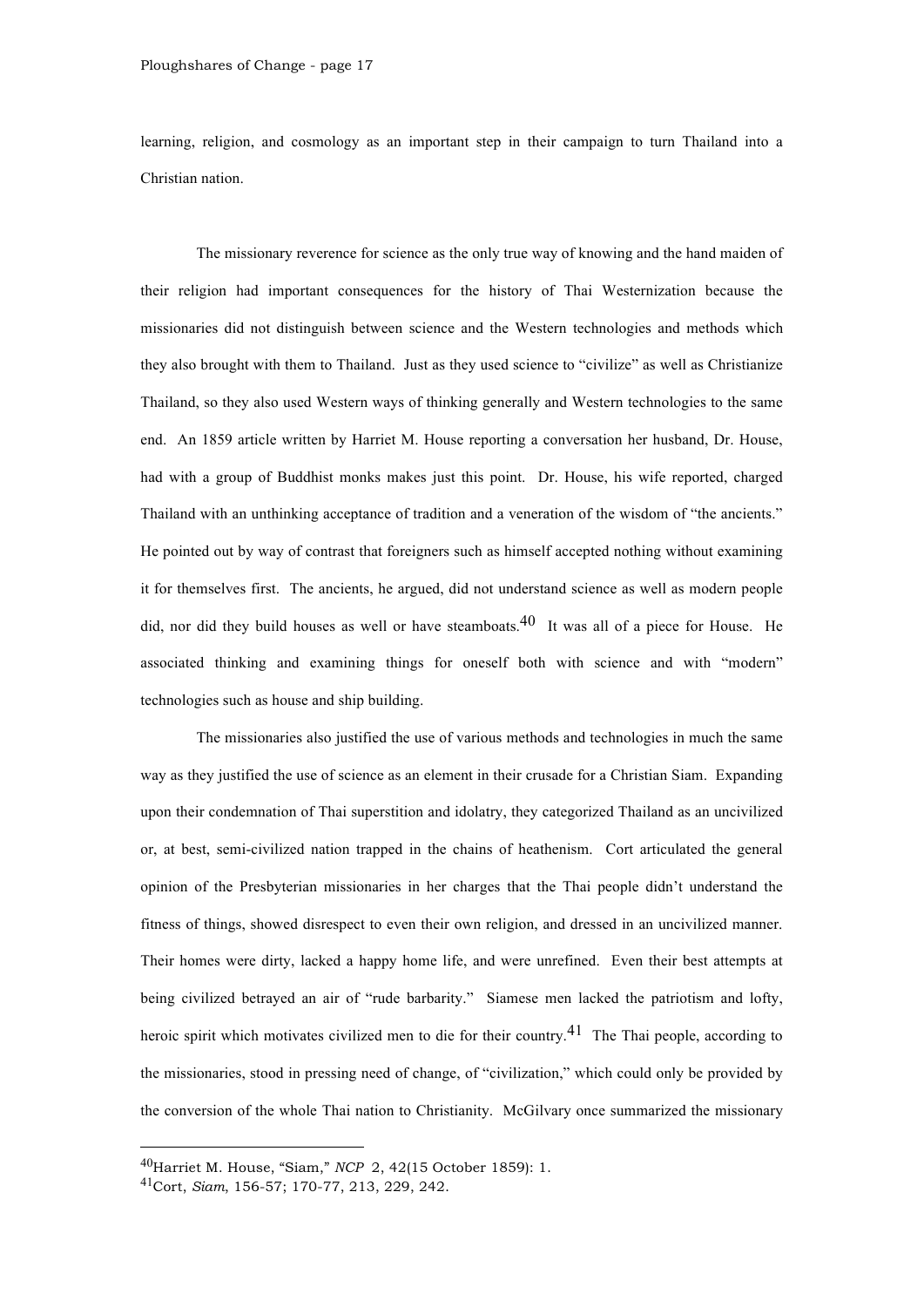task as being one of civilizing and Christianizing the "perishing millions" of non-Christians.42 The Presbyterians seldom distinguished between the "civilizing" and the Christianizing elements of their work, since for them anything which promoted the civilization of Thailand would most certainly also promote its Christianization just as Christianization led automatically to the refinements of civilization.

The Rev. Henry White, writing in 1911 in the spirit of the American Progressive movement, stated the case for missionary Westernization. He claimed that while the missionaries saw much good in Asia, they had to look below the surface, "and be painfully aware of the inability of [Asian] religion to socially, intellectually or spiritually redeem them or raise them to any high degree of moral excellence." White found Asia's only hope in Christianity, and he cited the example of Great Britain, which Christianity had raised from a state of rude barbarism to eventually become "the greatest and mightiest Christian Empire on the face of the earth." He urged that Thailand had the right to enjoy the same fruits of Christian civilization, and he enthused that, "What the Gospel has done for Europe it can do for her sister continent of Asia." He went on to observe that the missionary, knowing the history of sin and salvation, was "ever conscious of the necessity and value of his message as a potent force for the uplift and redemption of the people religiously, socially and industrially."<sup>43</sup> The Presbyterian missionaries believed that they came to do much more than change the religious label the Thai people wore. They came to "uplift" the Thai nation, which meant to transform every aspect of its life, economic and social as well as religious and moral. They used Western science, values, methods, as well as technologies as the "plough-share of change" which they ran across the fertile but untended field of Thailand to the end of creating a Christian Siam.

Missionary technology, thus, performed the same dual function as science. On the one hand it undermined traditional Thai systems of belief, which systems the missionaries held to be false and enervating and, thus, played a key role in the missionary attack upon "heathen superstition and idolatry." Technology, like science, also played a positive role according to missionary thought. It contributed to the uplift of the Thai nation and helped to create a happy, wholesome Christian civilization. The Rev. John A. Eakin, speaking in 1928, proudly pointed to the great benefits Siam derived from missionary work, including foreign medicine, foreign surgery, vaccination, hospitals,

 <sup>42</sup>McGilvary, letter dated 19 March 1858, *NCP* 1, 34(21 August 1858): 1.

<sup>43</sup>Henry White, "The Aim and Value of Mission Enterprise," *LN* 8, 1(January 1911): 14-17.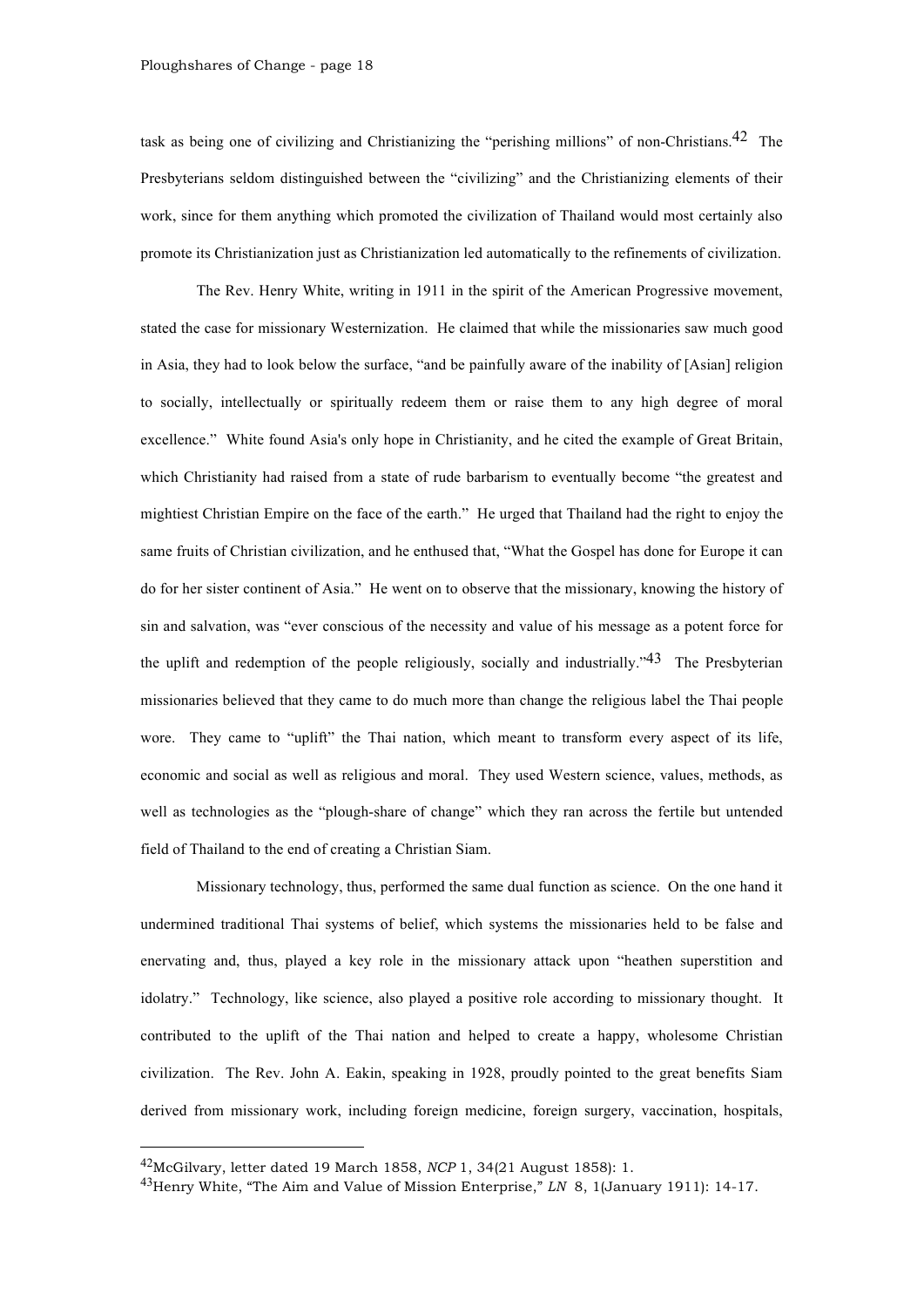printing, Western education, and sanitation. He spoke of the unselfish sacrifices the missionaries had made for Thailand, saying that it was all "part of the great price that had to be paid for bringing to this land the benefits of Christian civilization."<sup>44</sup> The missionaries saw the evangelistic benefits and the humanitarian benefits of Western science and technology as being but two sides to the same coin. Indeed, for them the conversion of Thailand from immoral, idolatrous heathenism to civilized, moral Christianity was itself a humanitarian act.

The Rev. William Buell, writing in 1842 during the very first years of Presbyterian work in Thailand, summarized the Presbyterian identification of technology and science which marked all of their work in Thailand. He described Thai thinking as a system of superstitious jargon which departed from every principle of reason and stated that the light of "Christian revelation" had never penetrated the utter darkness of its "fabulous" and contradictory cosmology. Buell concluded, "How much do such a people as this really need the blessings of the gospel, the enlightening and sanctifying influences of the Holy Ghost and the rich enjoyments of civilization and of Science."<sup>45</sup> Buell's close identification of the Christian message, the Christian God, the benefits of Western culture, and science suffused all of nineteenth-century Presbyterian missionary thought and lingered well into the twentieth century. Christianity, God, Western culture, and Western science amounted to strands of a common web, and it was indicative of the importance of science to missionary thinking that Buell singled it out, of all of the elements of Western culture he could have cited, out for particular mention.

In the end the Presbyterian missionary love for science and use of science and technology as key elements in their missionary program for Thailand had far more to do with Calvinism, the Enlightenment, and Princeton than it did with Thailand. The missionaries arrived in Thailand already knowing what they needed to know. They knew that, whatever incidental good they might contain, traditional Thai ways and beliefs were in essence "heathen," being based on superstition, immorality, and idolatry. They knew they had a duty to "liberate" Thailand from this condition of bondage. They knew that the teaching of science and the spread of Western methods and technologies would play a

 <sup>44</sup>J. A. Eakin, "Address of Welcome, Centenary, 1928," in the Eakin Family Papers at the Payap University Archives, Chiang Mai.

<sup>45</sup>Buell to Lowrie, 31 August 1842, v. 1, *BFM*.